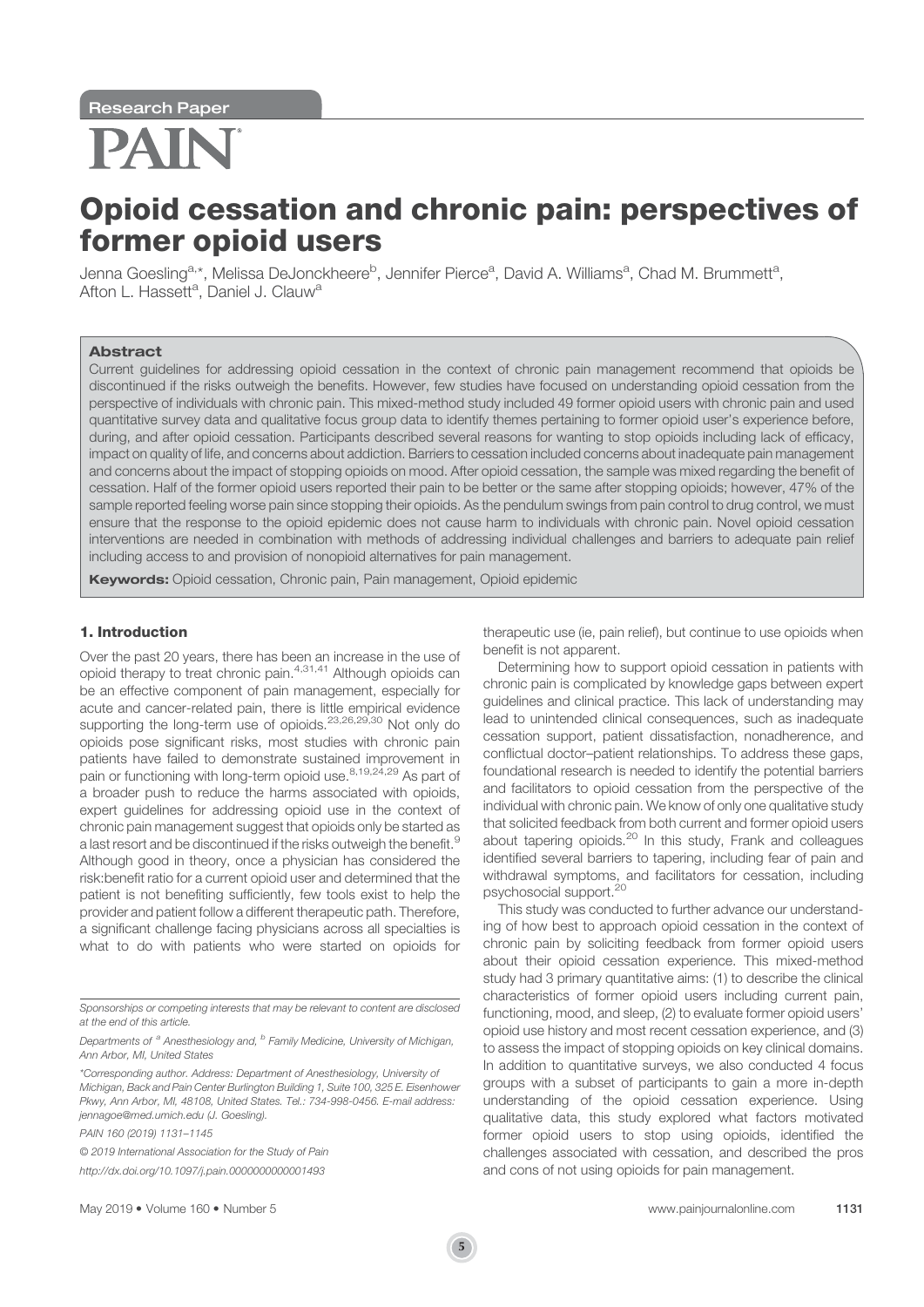# 2. Methods

# 2.1. Design overview

We used a convergent mixed-method design,<sup>13</sup> an approach in which both quantitative and qualitative data are collected. analyzed, and then compared for validation and complementarity.<sup>13,15,43</sup> In this study, quantitative survey data and qualitative focus group data were compared to identify themes pertaining to former opioid users' experience with opioid cessation.

# 2.2. Eligibility criteria

Inclusion criteria included being between 18 and 70 years of age, a history of taking opioids every day for 3 months or longer, and no current opioid use. There were 138 former opioid users who met the initial inclusion criteria. Of these potentially eligible patients, 40 were excluded because of the following exclusion criteria: non-English speaking ( $N = 1$ ), current medical or psychiatric conditions that would prevent meaningful participation ( $N = 10$ ), a history of recreational opioid use ( $N = 2$ ), involvement in litigation relating to current pain condition ( $N = 7$ ), prior use of opioid medication was for surgery-related pain only ( $N = 2$ ), and most recent opioid use was 10+ years ago ( $N = 5$ ). In addition, patients were excluded if tramadol was the type of opioid they previously used  $(N = 7)$ . Suboxone or buprenorphine was used as a replacement opioid when they transitioned off opioids ( $N = 3$ ), or they stopped because the prescription ran out ( $N = 3$ ). Of the 98 eligible patients, 30 declined to participate. This resulted in a total of  $N = 68$  patients who enrolled in the study. Of the 68 participants, 15 participants were lost to follow-up, 3 participants had resumed opioids during the time between enrollment and data collection, and 1 participant no longer had Internet access. See Figure 1 for STROBE flow chart of participants.

# 2.3. Sample selection

This study included 49 former opioid users with chronic pain. Participants were recruited from the Back and Pain Center (Department of Anesthesiology, University of Michigan) and the Fibromyalgia Patient Education Workshop (Chronic Pain and Fatigue Research Center, University of Michigan) between January 9, 2017, and October 10, 2017. The Back and Pain Center is an outpatient tertiary care pain clinic where patients are evaluated and treated for a range of chronic pain conditions. The Fibromyalgia Workshop is a 2-hour workshop that is open to the public and provides an overview of what is currently known about fibromyalgia and discusses evidence-based treatment options. The workshop takes place monthly and is for patients diagnosed with fibromyalgia and other chronic pain syndromes (eg, irritable bowel syndrome and headaches). Of the 49 participants, 44 were recruited from the Back and Pain Center and 5 were recruited from the workshops. This study was approved by the institutional review board at the University of Michigan, and written informed consent was obtained for all participants.

# 2.4. Study procedure

Patients recruited at the Back and Pain Center were approached by a study coordinator in the examination room before being seen by a provider. The purpose of the study was explained, and interested patients were screened for eligibility. Attendees at the Fibromyalgia Workshop were informed at the end of the presentation about the study and were directed to a private room where research staff explained the study and assessed eligibility. All participants provided contact information, and the study coordinator followed up via telephone to schedule the focus groups. Once enough participants were identified for a focus group (ie,  $N > 5$ ), the focus group was scheduled. Participants were informed that the focus groups would last between 1 and 2 hours. All focus group participants ( $N = 24$ ) were emailed a link to a 20-minute online Qualtrics survey 1 week before the date of the focus group and instructed to complete the survey before attending the focus groups. Participants not able to attend any of the focus groups or those who enrolled after the focus groups were closed upon reaching data saturation, completed only the online Qualtrics survey ( $N = 25$ ). Participants who completed the online survey and participated in the focus group were paid \$100. A small incentive was provided to participants who completed the survey only (\$20).

# 2.5. Measures

#### 2.5.1. Demographics and clinical characteristics

Demographic information and clinical characteristics were collected including age, gender, race, ethnicity, marital status, employment, primary pain diagnosis, duration of primary pain, and current medication use.

# 2.5.2. Pain severity and physical functioning

Pain severity was assessed using the 4-item Brief Pain Inventory subscale that asks about body pain at its worst and least in the past week, average pain, and "pain right now".<sup>10,42</sup> For each item, participants were asked to rate their overall pain on a scale of 0 (No Pain) to 10 (Pain as bad as you can imagine). The average of the 4 scores was used as a single composite measure of pain severity. High pain was considered to be scores greater than or equal to 7 on the continuous scale. Physical functioning was assessed using the PROMIS 4a physical function scale, a 4-item measure that assesses one's ability to do daily activities (eg, "Are you able to do chores such as vacuuming or yard work).<sup>7</sup> Each item is measured on a 5-point scale ranging from 1 (without any difficulty) to 5 (unable to do). The scores are summed, and total raw scores range from 4 to 20, with higher scores indicating worse functional impairment. Poor functioning was considered scores greater than 11 on the continuous measure.

#### 2.5.3. Fibromyalgia survey criteria

The 2011 Survey Criteria for Fibromyalgia were used to assess the presence of symptoms associated with fibromyalgia.<sup>44</sup> The fibromyalgia survey criteria include the Widespread Pain Index (WPI) and Symptom Severity scale. The WPI was calculated using the Michigan Body Map, a two-sided body image with check boxes for 35 body areas, including the 19 body areas relevant to the WPI (scored 0-19).<sup>5</sup> The Symptom Severity scale was calculated by summing responses to 6 items (scored 0-12) that assessed: past-week fatigue, trouble thinking or remembering, and waking up tired (rated from  $0 =$  no problem to  $3 =$  severe); and the presence of pain or cramps in the lower abdomen, depression, and headache over the past 6 months (rated  $1 = yes$ and  $0 =$  no).

# 2.5.4. Symptoms of depression

The Center for Epidemiologic Studies Depression (CES-D) scale is one of the most widely used screening tests for identifying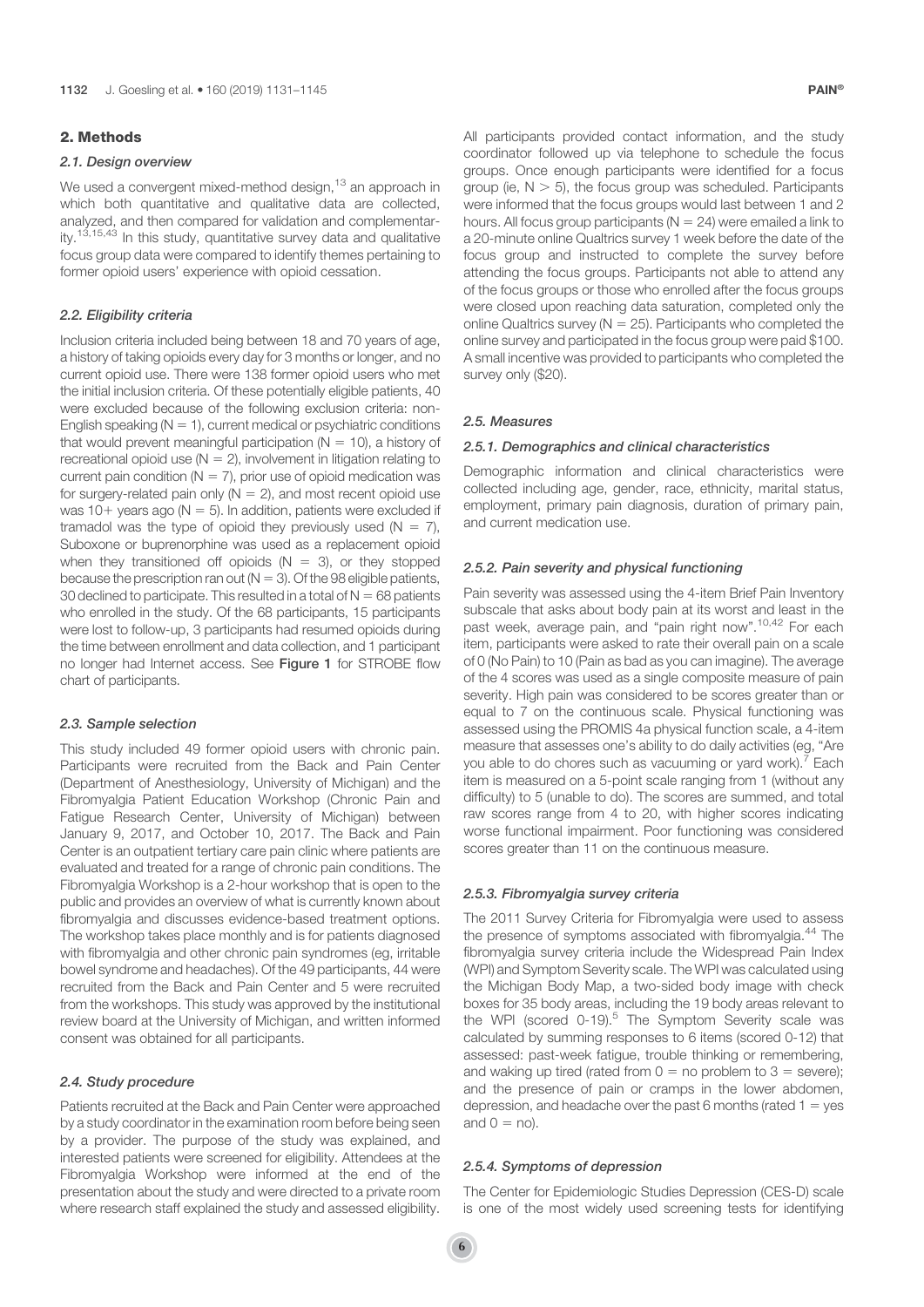

symptoms of depression in general and medical populations.  $32,33$ The 10-item CES-D (CES-D 10) is a short form of the 20-item CES-D and has been validated for reliability and validity. Cutoff scores for depression for the short form are greater than or equal to 10 on the continuous measure.

# 2.5.5. Symptoms of anxiety

The Generalized Anxiety Disorder (GAD-7) scale is a brief and reliable tool for screening and assessing for anxiety.<sup>36</sup> Questions ask about the severity of symptoms of anxiety over the past 2 weeks ( $0 =$  not at all,  $1 =$  several days,  $2 =$  more than half of the days, and  $3 =$  nearly every day). A total score is calculated with scores indicating mild, moderate, or severe anxiety. A clinically relevant score for anxiety was considered to be scores greater than or equal to 10 on the continuous measure.

# 2.5.6. Sleep disturbance

The PROMIS 8a sleep disturbance scale is an 8-item measure to assess sleep difficulties, trouble falling asleep, and trouble staying asleep in the past 7 days.<sup>7</sup> Each item is measured on a 5-point scale ranging from 1 to 5. The scores are summed, and total raw scores range from 8 to 40, with higher scores indicating worse sleep impairment.

# 2.5.7. Current and lifetime substance use

Smoking history was assessed using a single item ("Please choose the statement that best characterizes your tobacco use: I do not smoke cigarettes and have never smoked; I used to smoke cigarettes but I no longer do; I smoke cigarettes some days; I smoke cigarettes every day"). Alcohol use was assessed using the 3-item Alcohol Use Disorders Identification Test (AUDIT-C). The AUDIT-C is a brief alcohol screen with good reliability that identifies patients who are problem drinkers or have an active alcohol use disorder.<sup>6,35</sup> The AUDIT-C is scored on a scale of 0 to 12, with higher scores associated with a greater likelihood hazardous drinking. Current and lifetime cannabis use was assessed using the cannabis items from the Alcohol, Smoking, and Substance Involvement Test (ASSIST).<sup>1</sup> The ASSIST provides a risk score (low, moderate, and high) for each substance assessed.

# 2.5.8. Opioid use history

Opioid history was assessed using the following items: lifetime use of short-term opioids (# of times you took an opioid for less than 3 months), lifetime use of long-term opioids (# of times you took an opioid for more than 3 months), longest duration of daily opioid use, and most recent opioid use (name, dose, reason for use, and time since stopped).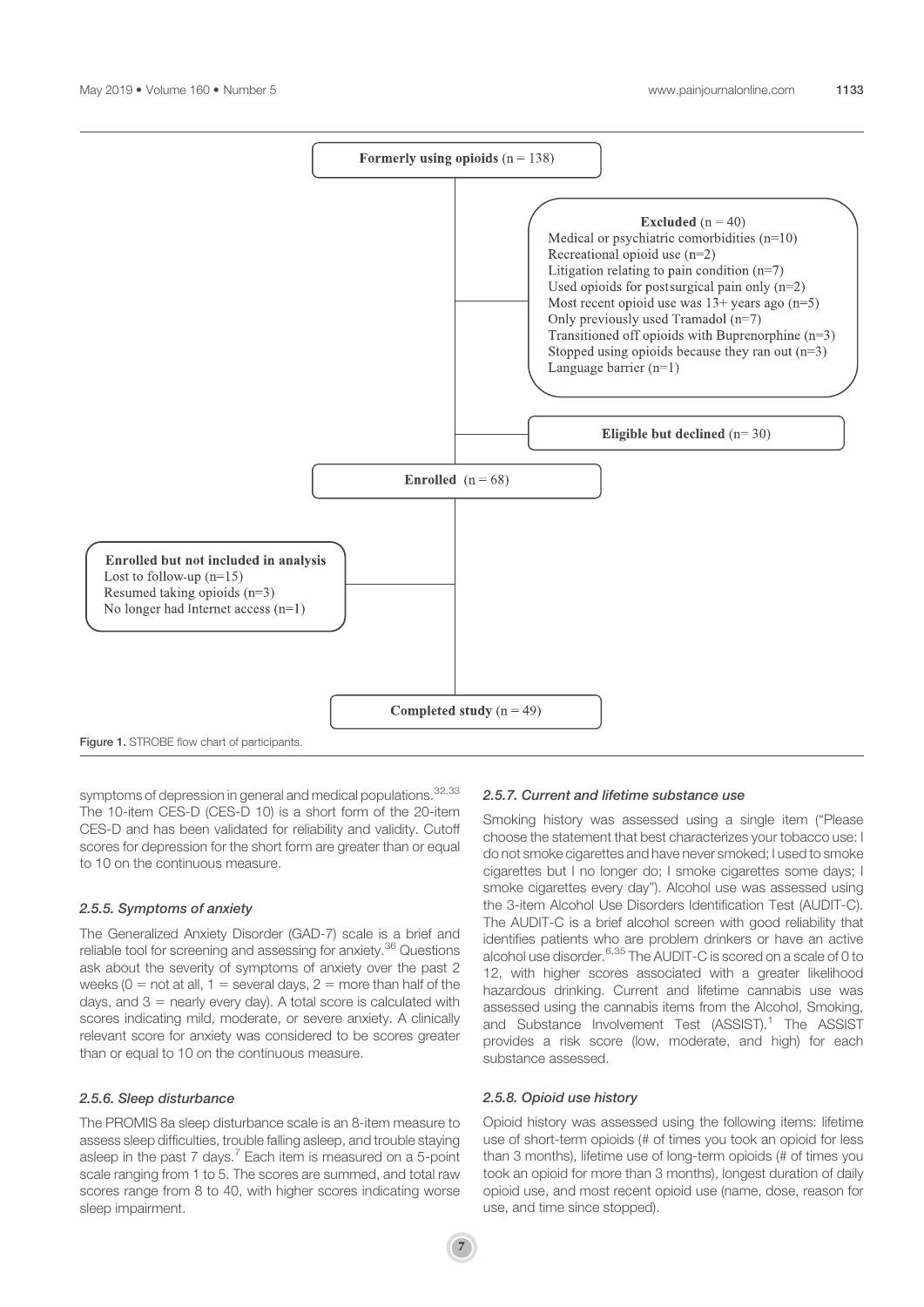#### 2.5.9. Most recent opioid cessation experience

Participants were asked to recall the most recent time they stopped taking opioids and answered the following questions: did a physician recommend you stop taking opioids or did you stop on your own (check box), was a taper used to gradually reduce dose (yes/no), and was a different medication for pain initiated before stopping opioids (yes/no; if yes, name of medication).

# 2.5.10. Impact of stopping opioids on current pain, functioning, and mood

Using a 6-item scale developed by the researchers, participants were asked to rate how they are doing now compared with when they were taking opioids on the following clinical domains: pain, ability to do daily activities, overall quality of life, mood, anxiety, and sleep (eg, Compared to when I was taking opioids, my pain now is). Participants rated each domain from very much worse (2 3) to very much improved  $(+3)$ . For descriptive purposes, this scale was reduced to 3 response options: worse  $(-3 \text{ to } -1)$ , stayed the same (0), and improved (1-3); however, the original scale was used for correlation analyses.

#### 2.5.11. Motives for future opioid use

Motives for future opioid use were assessed using the following questions: I wish I was still taking opioids (1 [strongly disagree] to 7[strongly agree]), opioids worked better than other medications I have tried for pain relief (1 [strongly disagree] to 7 [strongly agree]), and how likely is it that you will start using opioids in the next year (1 [definitely will not] to 4 [definitely will]).

#### 2.6. Qualitative data collection and procedure

All focus groups were held in an easily accessible private conference room at the University of Michigan Back and Pain Center between February and June 2017. Focus groups were conducted in-person by 2 trained interviewers (J.G. and M.D.). The number of participants in each group ranged from 5 to 6. We developed and refined a semistructured focus group protocol that used broad open-ended questions with follow-up probes as recommended by Krueger and Casey.<sup>25</sup> Questions were structured to elicit both individual responses (where each participant was asked to respond to the prompt) and more extended group discussion (where participants could respond to each other and elaborate on the topic). The focus group protocol explored the following domains: motivators for opioid cessation (eg, "In your own words, tell me the story of why you decided to stop taking opioids"), barriers to cessation (eg, "What was your greatest fear when you thought about not using opioids anymore?"), facilitators of cessation (eg, "What was making you want to stop?"), cessation experience (eg, "Tell me about the biggest challenge you experienced while stopping"), physician– patient communication (eg, "If your physician recommended stopping opioids, what reason did they give for why he or she wanted you to stop opioids"), and current pain management (eg, "Think about your life now that you are no longer taking opioids. Tell me about some of the benefits of stopping").

Focus groups were audio-recorded and transcribed verbatim. When speaking initially, each participant stated an ID number that could be used to identify their voice. Extensive field notes also documented the speaking order so that quotations could be attributed to the correct participant. Consistent with qualitative approaches, preliminary analysis occurred concurrently with data collection so that small changes could be made to the protocol as needed (eg, rewording or removing a repetitive question).

# 2.7. Statistical analysis

Descriptive statistics were calculated for the quantitative variables of interest. Bivariate associations were assessed using Pearson product–moment correlations for continuous–continuous associations, point–biserial correlations for binary–continuous associations, and phi coefficients for binary–binary associations. Independent samples t-tests were used to compare likelihood of resuming opioid use in the future. Significance was set at  $\alpha =$ 0.05. All analyses were conducted with IBM SPSS version 24 and StataIC version 15.<sup>11,38</sup> We analyzed the focus group interviews using an inductive, thematic analysis. Focus group transcripts were read in their entirety and discussed by 2 researchers (J.G. and M.D.) to grasp overall themes in the data immediately following each focus group. We used these initial discussions to formulate a list of salient codes to apply across transcripts. After all the focus groups were conducted and transcribed, we began line-by-line descriptive coding. During this process, codes were eliminated, added, and modified based on the content of the focus groups. Emergent themes were compared across individuals, within groups, and across focus groups. MAXQDA 12 software facilitated coding and data analysis procedures.<sup>27</sup>

# 3. Results

# 3.1. Quantitative data

# 3.1.1. Sample demographics

A total of 49 patients completed the online survey. Sample demographics are provided in Table 1. Participants had a mean age of 49 years ( $M_{\text{age}} = 49.3$ , SD = 10.2), and 32 (65.3%) were females. The majority of participants were married (63.3%,  $n =$ 31) and identified as white  $(79.6\% , n = 39)$ . Approximately onethird of the sample had graduated from college  $(32.7\% , n = 16)$ , and less than half were currently employed (42.9%,  $n = 21$ ). The most common primary pain condition for which participants were being seen was back pain (44.9%,  $n = 22$ ). Most participants have experienced their primary pain for over a year (85.7%,  $n =$ 42), with over half reporting the presence of pain for more than 5 years (59.2%,  $n = 29$ ). The 3 most commonly used current medications included nonsteroidal anti-inflammatory drugs  $(64.6\%, n = 31)$ , anticonvulsants (47.9%, n = 23), and serotonin and norepinephrine reuptake inhibitors  $(38.3\% \, \text{n} = 18)$ .

# 3.1.2. Clinical characteristics of former opioid users

Scores on continuous measures of pain, physical functioning, fibromyalgia survey criteria, depression, anxiety, sleep, and substance use are presented in Table 2. Approximately one of 5 participants reported having high pain (22.5%,  $n = 11$ ). Participants generally reported poor functioning, with 66.7% ( $n =$ 32) exceeding the clinically significant cutoff for poor functioning. Comorbid mental health symptoms were also common; 71.4% of participants ( $n = 35$ ) met criteria for depression, and approximately one of 3 participants met criteria for anxiety (32.7%,  $n =$ 16). Scores on the PROMIS sleep disturbance scale were also elevated ( $M_{\text{sleep}}$  disturbance = 14.1, SD = 2.9). As seen in Table 2, 31% of participants ( $n = 15$ ) reported being a current smoker and  $32.7\%$  (n = 16) indicated that they used to smoke cigarettes, but no longer do so. Approximately  $31\%$  (n = 15) of participants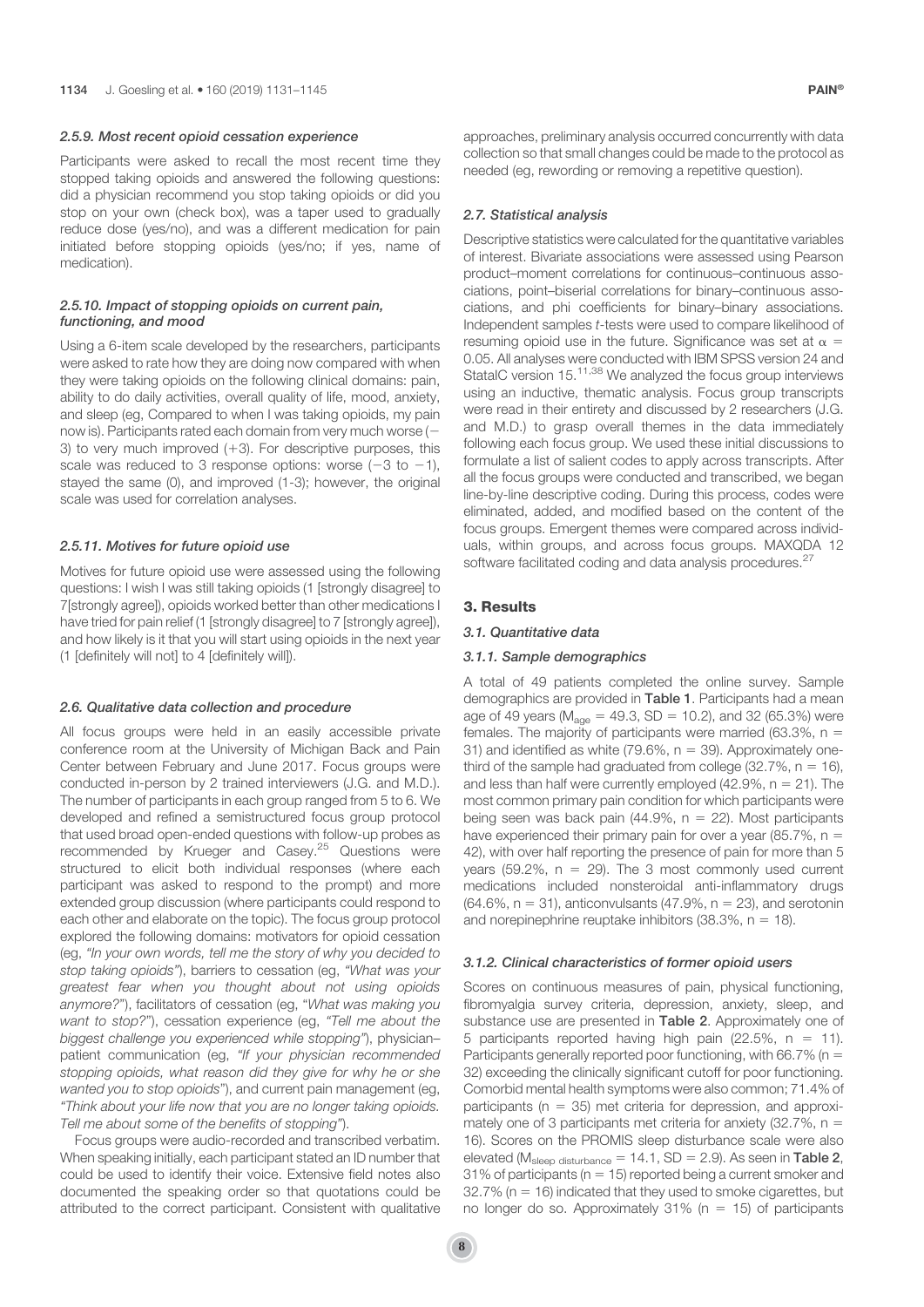| Sample demographics of former opioid users ( $n = 49$ ).                        |             |           |                                          |  |  |
|---------------------------------------------------------------------------------|-------------|-----------|------------------------------------------|--|--|
| <b>Variable</b>                                                                 | M (SD)      | Range     | $n$ (%)                                  |  |  |
| Age                                                                             | 49.3 (10.2) | $28 - 69$ |                                          |  |  |
| Female                                                                          |             |           | 32 (65.3%)                               |  |  |
| Married                                                                         |             |           | 31 (63.3%)                               |  |  |
| White                                                                           |             |           | 39 (79.6%)                               |  |  |
| College graduate                                                                |             |           | 16 (32.7%)                               |  |  |
| Employed                                                                        |             |           | 21 (42.9%)                               |  |  |
| Primary pain<br>Neck or back pain<br>Fibromyalgia<br>Other musculoskeletal pain |             |           | 25 (51.0%)<br>$6(12.2\%)$<br>$5(10.2\%)$ |  |  |

| Complex regional pain syndrome<br>Headache/migraine<br>Other pain | $4(8.2\%)$<br>$1(2.0\%)$<br>$8(16.3\%)$ |
|-------------------------------------------------------------------|-----------------------------------------|
| Length of primary pain<br>Less than 3 mo<br>$3-6$ mo              | $1(2.0\%)$                              |
| $7-12 \text{ mo}$<br>More than 1 y but less than 5 y              | $3(6.1\%)$<br>$3(6.1\%)$<br>13 (26.5%)  |
| More than $5y$                                                    | 29 (59.2%)                              |
| Current medication use                                            |                                         |
| <b>NSAIDs</b>                                                     | 31 (64.6%)                              |
| Anticonvulsants                                                   | 23 (47.9%)                              |
| <b>SNRIS</b>                                                      | 18 (38.3%)                              |
| Muscle relaxants                                                  | 12 (25.0%)                              |
| Benzodiazepine                                                    | 10 (20.8%)                              |
| <b>SSRIS</b>                                                      | 10 (20.4%)                              |
| Sleep aids                                                        | 8(16.3%)                                |
| <b>Stimulants</b>                                                 | $4(8.3\%)$                              |

NSAIDs, nonsteroidal anti-inflammatory drugs; SNRIs, serotonin and norepinephrine reuptake inhibitors; SSRIs, selective serotonin reuptake inhibitors.

reported that they never consumed alcohol. Of those who do use alcohol, most use monthly or less  $(58.8\%, n = 20)$ . Of those who report any alcohol use, AUDIT risk scores were low on average ( $M_{\text{AUDIT risk score}}$  = 2.1, SD = 1.3). Most participants indicated a lifetime history of marijuana use (60.4%,  $n = 29$ ), with 51.7% (n  $=$  15) of those reporting lifetime use also reporting marijuana use in the past 3 months.

# 3.1.3. Opioid use history and most recent cessation experience

As seen in Table 3, when asked about lifetime use of opioids, the median number of times opioids were used short term was 6.0 times and for long-term use 2.0 times. The longest amount of time that an opioid was taken daily was a median of 410.5 days. Most recently, opioids were taken for a median length of 98.8 days, and participants stopped opioid use a median of 273.6 days before survey administration. The daily oral morphine equivalent for the most recent opioid used was a median of 20 oral morphine equivalent. The most common recently used opioid was hydrocodone (59.2%,  $n = 29$ ); oxycodone (16.3%,  $n = 8$ ) and codeine (12.2%,  $n = 6$ ) were also commonly reported. The most common reason for recent opioid use was back pain (26.5%,  $n = 13$ ).

Most participants indicated that they stopped taking opioids on their own (75.5%,  $n = 37$ ) vs after the recommendation of a physician. A minority of these participants began taking a different medication before going off opioids (18.9%,  $n = 7$ ), including cannabinoids, ibuprofen, acetaminophen, Zoloft, and gabapentin. Less than half of participants who stopped on their own tapered off of the opioids  $(37.8\% \, \text{n} = 14)$ . The taper took a median of 14 days. Alternatively, 12 participants indicated that their physician recommended they stop taking opioids  $(24.5\%)$ . Of these participants, 41.7% (n = 5) were put on a different medication before stopping opioids, including baclofen, doxepin, Lyrica, Soma, and tramadol. Half of these participants tapered off of opioids  $(50.0\% , n = 6)$  and the taper took a median of 44 days.

#### 3.1.4. Impact of stopping opioids on key clinical domains

Participants were asked to report on their current pain, functioning, quality of life, sleep, and mood compared with when they were taking opioids (Table 4). Approximately half of all participants indicated that their pain and sleep stayed the same or improved (53.1%,  $n = 26$ ; 46.9%,  $n = 23$ , respectively), and the other half reported pain and sleep are worse compared with when they were taking opioids (46.9%,  $n = 23$ ; 53.1%,  $n = 26$ , respectively). A majority of participants reported improvement or no change in their ability to do day-to-day activities (61.2%,  $n =$ 30), overall quality of life (65.3%  $n = 32$ ), and anxiety (63.3%,  $n =$ 31), compared with when they were taking opioids. Conversely, approximately one-third of participants indicated that their ability to do day-to-day activities (38.8%,  $n = 19$ ), overall quality of life  $(34.7\% , n = 17)$ , and anxiety  $(36.7\% , n = 18)$  are worse compared with when they were taking opioids. Similarly, the majority of former opioid users reported their mood improved or stayed the same (73.5%,  $n = 36$ ), and about one of 4 participants indicated that their mood is worse (26.5%,  $n = 13$ ) since stopping opioids.

# 3.1.5. Bivariate associations between clinical characteristics, cessation experiences, and perceived impact of cessation on outcomes

Table 5 displays post hoc analyses investigating the bivariate associations between clinical characteristics, cessation experiences, and perceived impact of cessation on outcome domains. Current pain severity was significantly associated with lower scores on pain, ability to do day-to-day activities, overall quality of life, mood, anxiety, and sleep since stopping opioid use. Current fibromyalgia survey criteria were significantly associated with lower scores on overall quality of life and anxiety since stopping opioids. Current depression was significantly associated with lower scores on anxiety and sleep since stopping opioids. Current anxiety was significantly associated with lower scores on mood and anxiety since stopping opioids. Current sleep problems were associated with lower scores on sleep since stopping opioids. In addition, selfinitiated cessation was negatively associated with current tobacco use. Tapering was associated with lower current pain severity and with higher scores on change in mood after opioid cessation, indicating greater improvement. All other associations between tapering and self-initiated cessation and clinical outcomes related to opioid cessation were nonsignificant. Finally, current tobacco and marijuana use were not associated with outcomes after opioid cessation. Yet, we caution against a strong interpretation of these results due to the small sample size for this subset of patients ( $n = 49$ ) and the post hoc nature of the analyses.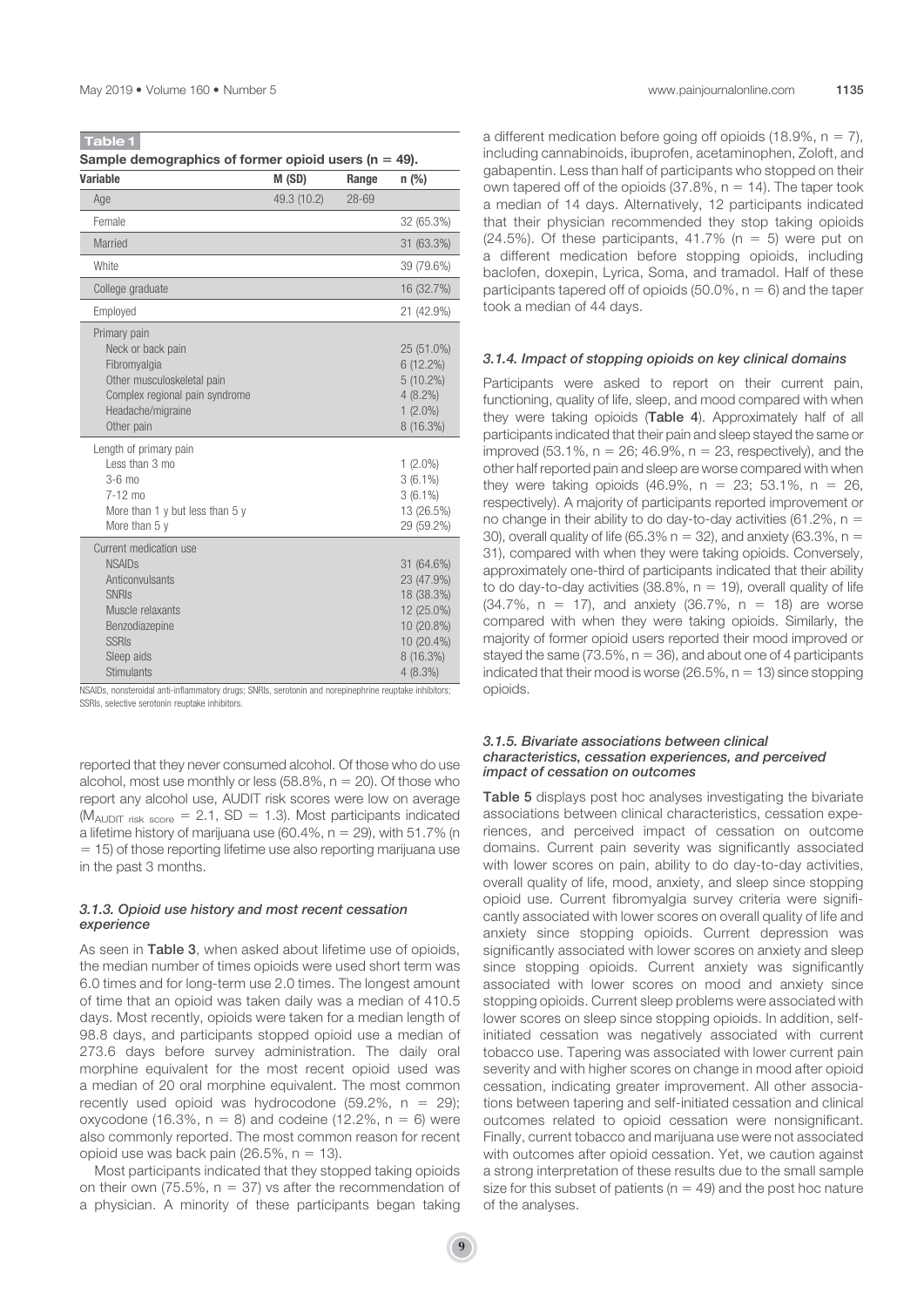| Clinical characteristics of former opioid users ( $n = 49$ ).                                                                                                                          |           |               |                                                                    |
|----------------------------------------------------------------------------------------------------------------------------------------------------------------------------------------|-----------|---------------|--------------------------------------------------------------------|
| <b>Variable</b>                                                                                                                                                                        | M(SD)     | Range         | $n$ (%)                                                            |
| Pain severity                                                                                                                                                                          | 5.5(2.1)  | $0.75 - 9.25$ |                                                                    |
| Physical functioning                                                                                                                                                                   | 13.1(4.2) | $4 - 20$      |                                                                    |
| Fibromyalgia survey criteria                                                                                                                                                           | 12.9(5.4) | $3 - 31$      |                                                                    |
| Depression                                                                                                                                                                             | 12.7(5.6) | $4 - 27$      |                                                                    |
| Anxiety                                                                                                                                                                                | 7.9(5.4)  | $1 - 21$      |                                                                    |
| Sleep disturbance                                                                                                                                                                      | 14.1(2.9) | $7 - 20$      |                                                                    |
| Tobacco use<br>I do not smoke cigarettes and have never<br>smoked.<br>I used to smoke cigarettes but I no longer do.<br>I smoke cigarettes some days.<br>I smoke cigarettes every day. |           |               | 18 (36.7%)<br>16 (32.7%)<br>$4(8.2\%)$<br>11 (22.5%)               |
| Alcohol use<br>Never<br>Monthly or less<br>2-4 times a month<br>2-3 times a week<br>4 or more times a week                                                                             |           |               | 15 (30.6%)<br>20 (40.8%)<br>8 (16.3%)<br>$5(10.2\%)$<br>$1(2.0\%)$ |
| AUDIT alcohol risk score ( $n = 34$ )                                                                                                                                                  | 2.1(1.3)  | $1 - 5$       |                                                                    |
| Lifetime marijuana use                                                                                                                                                                 |           |               | 29 (60.4%)                                                         |
| Past 3 mo marijuana use (n = 29)<br>Never<br>Once or twice<br>Monthly<br>Weekly<br>Daily or almost daily                                                                               |           |               | 14 (48.3%)<br>6(20.7%)<br>$2(6.9\%)$<br>$1(3.5\%)$<br>6(20.7%)     |

Higher scores on the continuous scales indicate greater symptom severity.

#### 3.1.6. Future intentions to start using opioids

Approximately half of participants strongly disagreed that they wished they were still taking opioids  $(51.0\% , n = 25)$ . About 26%  $(n = 13)$  strongly disagreed that opioids worked better than other medications tried for pain relief, whereas 24% strongly agreed that opioids worked better ( $M = 4.1$ , SD = 2.3). In addition, about half of participants indicated that they definitely will not start using opioids in the next year (45.8%,  $n = 22$ ). Responses on this item were dichotomized, such that scores indicating any level of likelihood were collapsed. Comparing individuals who indicated no likelihood with those indicating any likelihood of using opioids in the next year, there were differences in pain severity, with those indicating any likelihood of beginning opioid use again in the next year reporting greater pain severity ( $M_{no\; likelihood} = 4.8$ , SD = 2.1;  $M_{\text{some likelihood}} = 6.1$ ,  $SD = 1.9$ , t  $[46] = -2.29$ ,  $P = 0.027$ ). There were no differences between groups in terms of current physical functioning ( $M_{\text{no likelihood}} = 12.8$ , SD = 4.2;  $M_{\text{some likelihood}} = 13.4$ ,  $SD = 4.3$ , t  $[45] = -0.50$ ,  $P = 0.619$ ), fibromyalgia survey criteria  $(M_{no\ likelihood} = 12.6, SD = 7.0; M_{some\ likelihood} = 13.3, SD = 3.9, t$  $[46] = -0.45, P = 0.656$ ), sleep (M<sub>no likelihood</sub> = 13.8, SD = 2.9;  $M_{\text{some likelihood}} = 14.2$ , SD = 2.9, t [45] = -0.51, P = 0.616), depressive symptoms ( $M_{\text{no likelihood}} = 13.1$ , SD = 6.5;  $M_{\text{some likelihood}}$  $= 12.3$ , SD = 4.9, t [46] = 0.47, P = 0.641), or anxiety (M<sub>no likelihood</sub>  $= 7.7$ , SD  $= 5.4$ ; M<sub>some likelihood</sub>  $= 7.7$ , SD  $= 5.5$ , t [46]  $= 0.02$ ,  $P = 0.983$ ). Current tobacco use was not significantly associated with likelihood of resuming opioid use in the next year ( $\varphi = 0.04$ ,  $P = 0.791$ ). Current marijuana use, however, was significantly negatively associated with likelihood of resuming opioid use in the next year ( $\varphi = -0.36$ ,  $P = 0.013$ ).

#### 3.2. Qualitative focus group data

We conducted 4 focus groups with 24 total participants. The focus groups lasted an average of 98 minutes, with a range of 88 to 107 minutes. All participants described their motives and barriers for discontinuing opioids, experience with opioid cessation, and the benefits and challenges of stopping opioids. Table 6 summarizes the primary themes and subthemes resulting from the qualitative analysis.

#### 3.2.1. Factors that influenced motivation to stop opioids

# 3.2.1.1. Ineffective pain management

Most participants reported that opioids were insufficient or ineffective in managing their pain (eg, "It didn't have any difference. They didn't work." [Participant 18]; "They started to lose their effectiveness, and I didn't know where to go with that" [Participant 5]; "It's not that it took the pain away, it just made me not care that I hurt. Like I could just push myself through" [Participant 9]). Some participants reported frequently increasing the dosage to experience more relief:

"I found myself taking more than one at a time, but taking more than one at a time would make me go to sleep. I was taking Vicodin, and I didn't want to be asleep all day, but taking one wasn't really helping, you know, and the pain was just so unbearable." (Participant 17)

"But we kept going up and up, and there wasn't much else to give me, at that point, and we knew I couldn't stay on it forever" (Participant 2)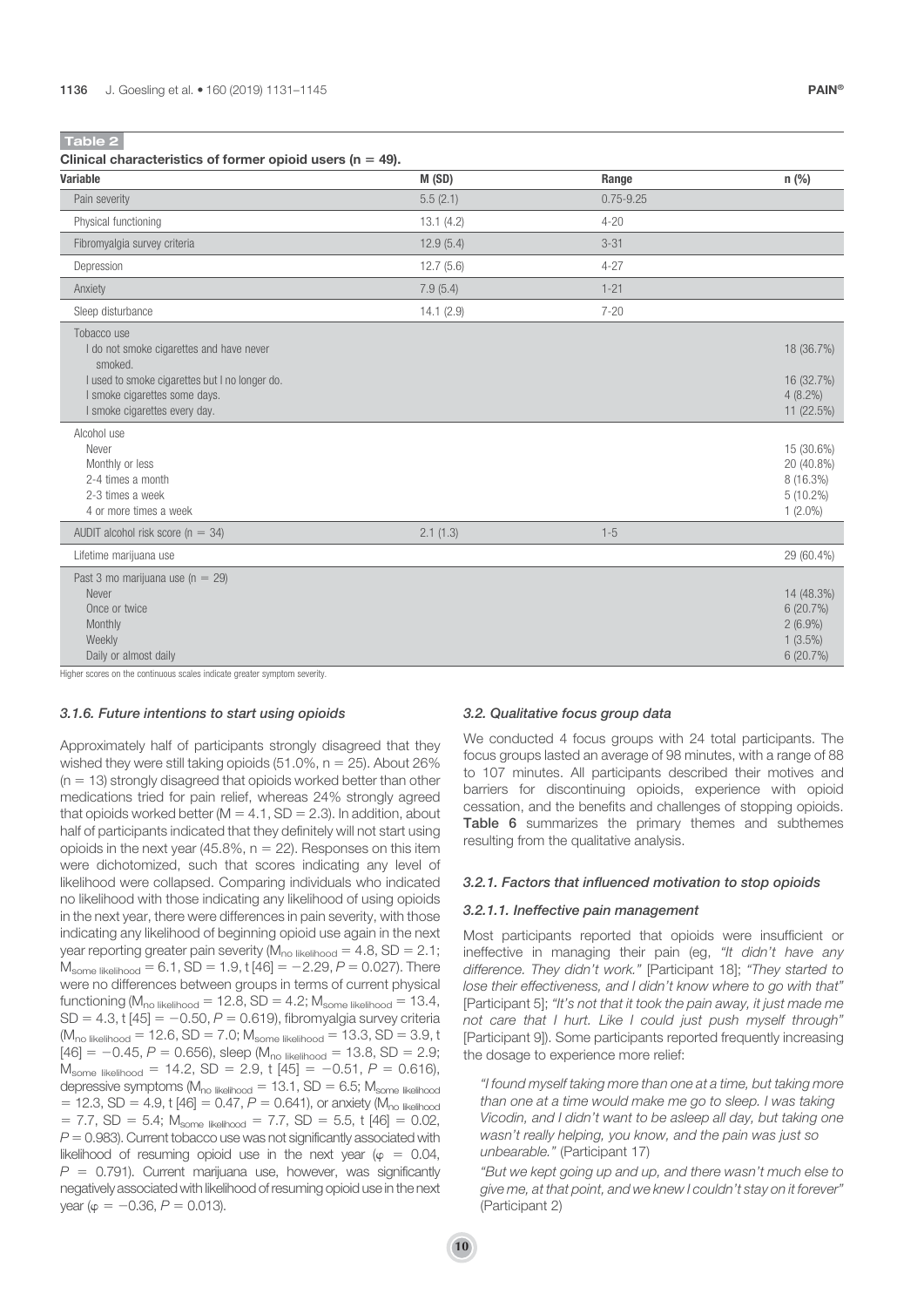| Previous opioid use and opioid cessation experiences ( $n = 49$ ).                                                                                           |                        |                       |               |
|--------------------------------------------------------------------------------------------------------------------------------------------------------------|------------------------|-----------------------|---------------|
| <b>Variable</b>                                                                                                                                              | n(%)                   | Median (Q1, Q3)       | Range         |
| Lifetime history of short-term opioid use (less<br>than $3 \text{ mo}$ )                                                                                     |                        | $6.0$ (3.0, 10.0)     | $0.0 - 25.0$  |
| Lifetime history of long-term opioid use (daily for<br>at least 3 mo)                                                                                        |                        | $2.0$ (1.0, 3.0)      | $1.0 - 20.0$  |
| Longest duration of daily opioid use (in day units)                                                                                                          |                        | 410.5 (182.4, 1444.8) | 91.2-5289.0   |
| Duration of most recent opioid use (in day units)                                                                                                            |                        | 98.8 (58.4, 410.5)    | 5.0-5110.0    |
| Time since opioid cessation (in day units)                                                                                                                   |                        | 273.6 (91.2, 730.0)   | 1.0-1460.0    |
| Daily oral morphine equivalent before most<br>recent opioid cessation ( $n = 23$ )                                                                           |                        | 20 (11.25, 40)        | $5.0 - 200.0$ |
| Did a physician recommend that you stop<br>taking opioids or did you decide to stop on<br>your own?                                                          |                        |                       |               |
| My physician recommended I stop<br>Did your physician put you on a different<br>medication for pain before you stopped<br>opioids? ( $n = 12$ )<br><b>No</b> | 12 (24.5%)<br>7(58.3%) |                       |               |
| Yes                                                                                                                                                          | 5(41.7%)               |                       |               |
| What was the name of the medication?<br>$(n = 5)$                                                                                                            |                        |                       |               |
| "Baclofen"                                                                                                                                                   | $1(20.0\%)$            |                       |               |
| "Doxepin"                                                                                                                                                    | $1(20.0\%)$            |                       |               |
| "Lyrica"                                                                                                                                                     | $1(20.0\%)$            |                       |               |
| "Soma"                                                                                                                                                       | $1(20.0\%)$            |                       |               |
| "Tramadol"<br>Are you still taking this medication? ( $n = 5$ )                                                                                              | $1(20.0\%)$            |                       |               |
| $\rm No$                                                                                                                                                     | $1(20.0\%)$            |                       |               |
| Yes                                                                                                                                                          | 4 (80.0%)              |                       |               |
| Did you taper? ( $n = 12$ )                                                                                                                                  |                        |                       |               |
| Taper                                                                                                                                                        | $6(50.0\%)$            |                       |               |
| Just stopped                                                                                                                                                 | 6 (50.0%)              |                       | $7 - 243.2$   |
| How long did the taper take? (in day units)<br>$(n = 6)$                                                                                                     |                        | 44.4 (14.0, 60.8)     |               |
| I stopped on my own.                                                                                                                                         | 37 (75.5%)             |                       |               |
| Did you start a different type of medication for                                                                                                             |                        |                       |               |
| pain before you went off opioids? ( $n = 37$ )                                                                                                               |                        |                       |               |
| No<br>Yes                                                                                                                                                    | 30 (81.1%)             |                       |               |
| What was the name of the medication?                                                                                                                         | 7 (18.9%)              |                       |               |
| $(n = 6)$                                                                                                                                                    |                        |                       |               |
| "Cannabinoids"                                                                                                                                               | 1(16.7%)               |                       |               |
| "Ibuprofen"                                                                                                                                                  | 1(16.7%)               |                       |               |
| "Monthly lidocaine infusions and                                                                                                                             | 1(16.7%)               |                       |               |
| gabapentin"<br>"Tylenol"                                                                                                                                     | 1(16.7%)               |                       |               |
| "Zoloft"                                                                                                                                                     | 1(16.7%)               |                       |               |
| "Gabapentin"                                                                                                                                                 | 1(16.7%)               |                       |               |
| Are you still taking this medication? ( $n = 7$ )                                                                                                            |                        |                       |               |
| No                                                                                                                                                           | 2(28.6%)               |                       |               |
| Yes<br>Did you do a taper? ( $n = 37$ )                                                                                                                      | $5(71.4\%)$            |                       |               |
| Taper                                                                                                                                                        | 14 (37.8%)             |                       |               |
| Just stopped                                                                                                                                                 | 23 (62.2%)             |                       |               |
| How long did the taper take? (in day units)<br>$(n = 13)$                                                                                                    |                        | 14.0 (7.0, 42.0)      | 2-182.4       |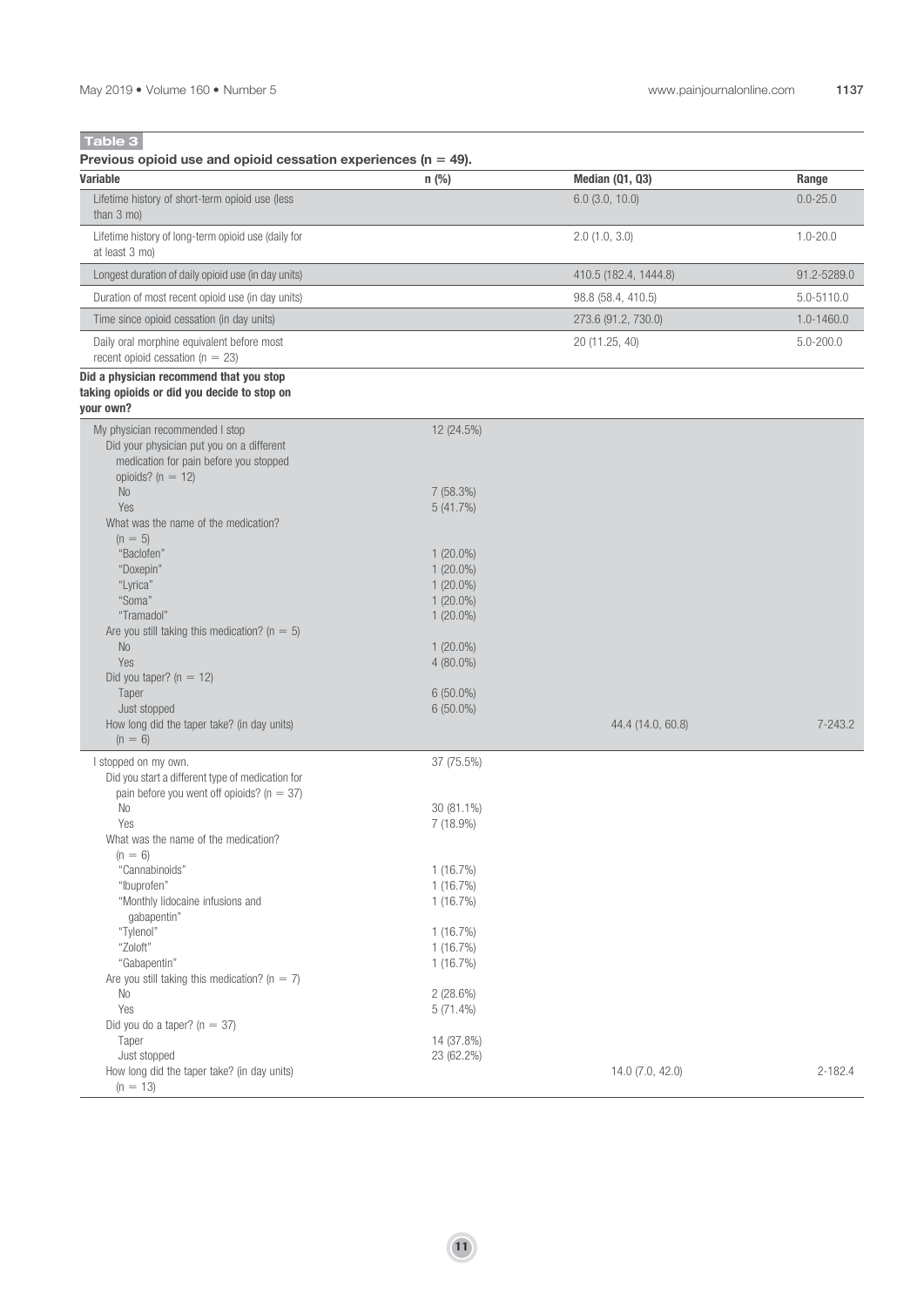Impact of stopping opioids on clinical domains among former opioid users ( $n = 49$ ).

| <b>Variable</b>                                                                       | n (%)                                   |
|---------------------------------------------------------------------------------------|-----------------------------------------|
| My pain now is<br>Worse<br>Stayed the same<br>Improved                                | 23 (46.9%)<br>11 (22.5%)<br>15 (30.6%)  |
| My ability to do day-to-day activities now is<br>Worse<br>Stayed the same<br>Improved | 19 (38.8%)<br>20 (40.8%)<br>10 (20.4%)  |
| My overall quality of life now is<br><b>Worse</b><br>Stayed the same<br>Improved      | 17 (34.7%)<br>16 (32.7%)<br>16 (32.7%)  |
| My mood now is<br>Worse<br>Stayed the same<br>Improved                                | 13 (26.5%)<br>20 (40.8%)<br>16 (32.7%)  |
| My anxiety now is<br><b>Worse</b><br>Stayed the same<br>Improved                      | 18 (36.7%)<br>18 (36.7%)<br>13 (26.5%)  |
| My sleep now is<br>Worse<br>Stayed the same<br>Improved                               | 26 (53.1%)<br>14 (28.6%)<br>$9(18.4\%)$ |

#### 3.2.1.2. Negative impact on functioning and quality of life

Participants also described that opioids had negatively impacted their functioning and quality of life. For example, participants often did not feel safe or able to engage in daily activities (eg, "I didn't feel safe getting in the car and driving" [Participant 5]; "I stopped because it seemed to control my body too much, and I didn't like that idea where I couldn't function too much" [Participant 7]). Impaired functioning included an inability to sleep or fear related to sleeping while taking opioids: "I was afraid to sleep because I would think I would die because of the opioids would put me in too far of a deep sleep"(Participant 7). Some participants had also experienced a negative impact or frequent fluctuations in mood that influenced their reasoning for quitting:

"I think you get off because you're so mad for being so mean. So, you decide if I don't take it, maybe I wouldn't be so mean and evil to people. I mean, you do stuff that you just never thought in a million years you would say or do to the people around you that you know love you. That was the part that just really ate at me. It's like I'm living on a pill." (Participant 19)

"I was noticing a lot of mood changes because I would only take them in the evening. And then in the day I was like all the happy was gone. It was all used up at night, so I was just feeling really depressed." (Participant 22)

#### 3.2.1.3. Fear of addiction

Some participants described fear of addiction or overdosing as motivation to quit. Participants who were worried about addiction often had previous experiences with addiction (eg, family members or personal addiction) or had experienced some addiction/withdrawal while on opioids. For example:

"I could tell that I was getting addicted, so I wanted to get done with it." (Participant 22)

"When I decided on my own, there was an element of fear about it, you know. I think there is somewhat of a psychological addiction too." (Participant 4)

"I stopped because I'd been on them for so long, about 10 years. And I started abusing them, and I've got kids. And I was up to probably 25 pills a day, taking them all at once. And it was to the point where I'd pass out from taking so many. And probably on the, you know, death's door there, you know. And I finally woke up once with my daughter over me, and, you know, that's a wakeup call so…And it wasn't the first time so. It was my choice as time to quit." (Participant 21)

# 3.2.1.4. Stigma

Many participants described a desire to stop taking prescription opioids due to the stigma associated with opioid use. One participant explained:

"Because of kind of all the stigma and all that stuff, I didn't really want to be on them for a prolonged period of time. So, my initial thought was probably that I was optimistic that I could find something else that was as effective without it being an opioid" (Participant 6).

For many, there has been a noticeable shift in the perceptions of opioid use among medical professionals and the broader community. For example, one participant observed: "I think the climate was different then, even in the medical community 20, 30 years ago. And now it's just, you know, it's a whole different climate" (Participant 18). Several participants had difficulty obtaining or filling prescriptions.

"They treated me like I was a dope fiend instead of a patient" (Participant 12).

"Before I could fill my prescription—which was a legitimate prescription and like I was getting it at the right time and everything—they had to make all these calls, and they kept looking at me from behind the [counter]. Do I really look dangerous? Like, I don't know why the pharmacists feel like they're…like are they the police force? It was like, if a doctor is prescribing it, it's your job to fill it. Not to make me feel bad about my life" (Participant 21).

Stigma was salient enough that some hid their opioid use, and cessation, from family and friends: "I feel like the stigma is so great around opiates that like I kept it to myself that I was even quitting taking them. I just dealt with it myself" (Participant 22).

#### 3.2.2. Barriers to opioid cessation

#### 3.2.2.1. Fear of worsening pain

The majority of participants indicated that they were worried about increasing pain after stopping opioid use. For example, one participant who stopped use before a medical procedure described the anticipation he felt: "I was scared shitless. I thought that I was going to suffer for those 6 days, and then I thought that as soon as that test was over, I would have a pill ready to take as soon as I was done" (Participant 10). Even those who reported ineffective pain management were worried about increasing pain: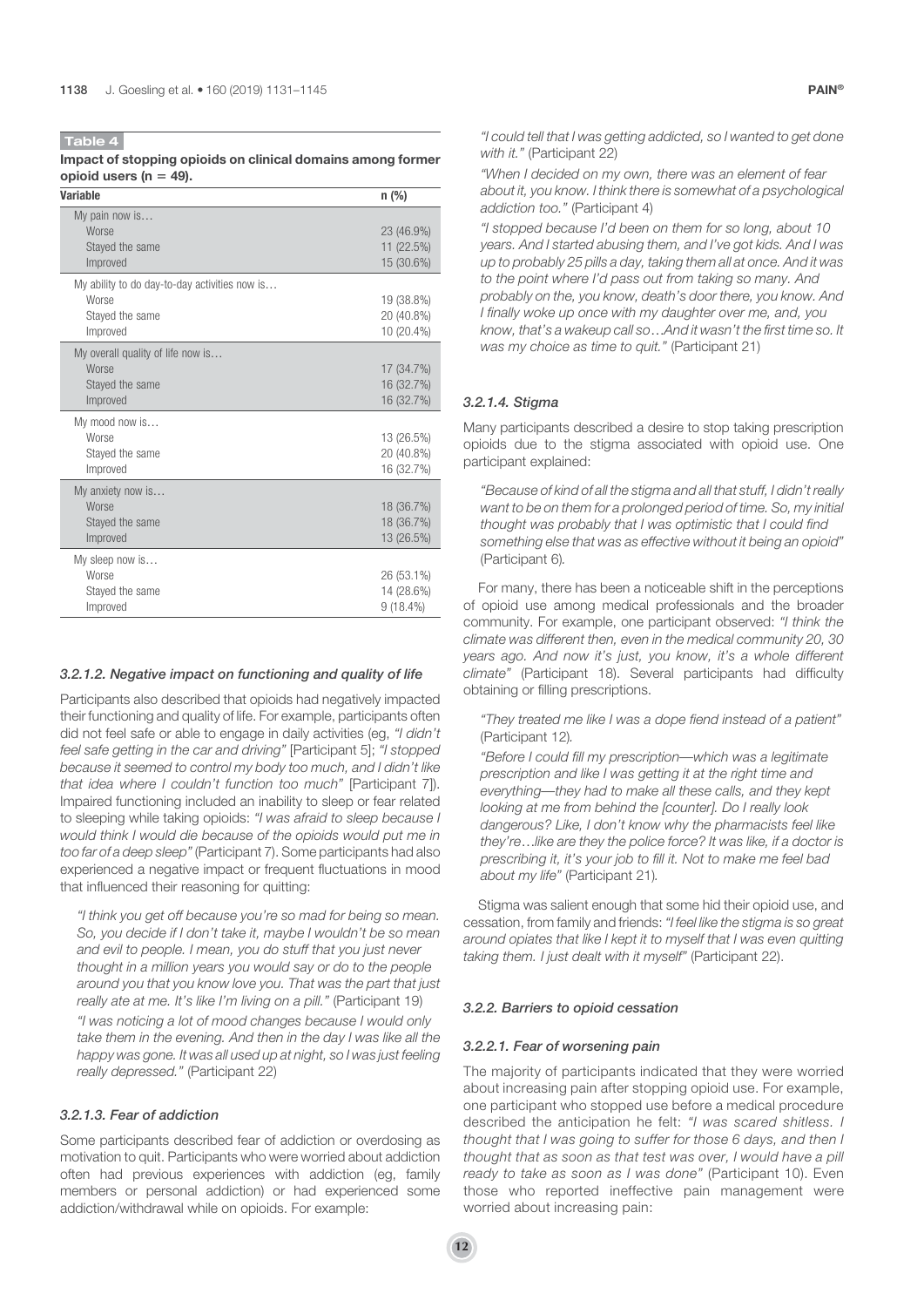|     |                                                  | 1            | $\overline{2}$          | 3                        | 4                                                            | 5                 | 6                               | $\overline{7}$       | 8                        | 9            | 10                       | 11              | 12           | 13                     | 14                       | 15              | 16                     | 17       | 18               |
|-----|--------------------------------------------------|--------------|-------------------------|--------------------------|--------------------------------------------------------------|-------------------|---------------------------------|----------------------|--------------------------|--------------|--------------------------|-----------------|--------------|------------------------|--------------------------|-----------------|------------------------|----------|------------------|
| 1.  | Pain severity                                    |              |                         |                          |                                                              |                   |                                 |                      |                          |              |                          |                 |              |                        |                          |                 |                        |          |                  |
| 2.  | Physical functioning                             | 0.51         |                         |                          |                                                              |                   |                                 |                      |                          |              |                          |                 |              |                        |                          |                 |                        |          |                  |
| 3.  | Fibromyalgia survey criteria                     | 0.44         | 0.27                    | $\overline{\phantom{m}}$ |                                                              |                   |                                 |                      |                          |              |                          |                 |              |                        |                          |                 |                        |          |                  |
| 4.  | Depression                                       | 0.31         | 0.29                    | 0.43                     |                                                              |                   |                                 |                      |                          |              |                          |                 |              |                        |                          |                 |                        |          |                  |
| 5.  | Anxiety                                          | 0.37         | 0.24                    | 0.51                     | 0.75                                                         | $\qquad \qquad -$ |                                 |                      |                          |              |                          |                 |              |                        |                          |                 |                        |          |                  |
| 6.  | Sleep problems                                   | 0.27         | 0.00                    | 0.00                     | 0.23                                                         | 0.33              | $\overbrace{\qquad \qquad }^{}$ |                      |                          |              |                          |                 |              |                        |                          |                 |                        |          |                  |
| 7.  | Current tobacco use                              | 0.21         | 0.03                    | 0.34                     | 0.05                                                         | 0.17              | 0.06                            |                      |                          |              |                          |                 |              |                        |                          |                 |                        |          |                  |
| 8.  | Any alcohol consumption                          |              | $-0.03 -0.07$           | 0.10                     | 0.10                                                         | 0.11              | $-0.18$ 0.06                    |                      | $\overline{\phantom{a}}$ |              |                          |                 |              |                        |                          |                 |                        |          |                  |
| 9.  | AUDIT alcohol risk score                         | $-0.39$      | $-0.41$                 | $-0.24$                  | $-0.25$                                                      | $-0.33$           | 0.13                            | $-0.03 -$            |                          |              |                          |                 |              |                        |                          |                 |                        |          |                  |
|     | 10. Lifetime marijuana use                       | $-0.22$ 0.13 |                         | 0.08                     | 0.13                                                         | 0.08              |                                 | $-0.08$ $-0.14$ 0.28 |                          | 0.09         | $\overline{\phantom{0}}$ |                 |              |                        |                          |                 |                        |          |                  |
|     | 11. Past 3-mo marijuana use                      |              | $-0.02 -0.10 0.14$      |                          | 0.22                                                         | 0.11              | $-0.04$ 0.06                    |                      | 0.16                     | $-0.10$ 0.55 |                          |                 |              |                        |                          |                 |                        |          |                  |
|     | 12. Self-initiated cessation                     |              | $-0.16$ $-0.18$ $-0.11$ |                          | $-0.05$ 0.03                                                 |                   |                                 | $-0.22 -0.34$        | 0.03                     | $-0.20$      |                          | $-0.04 -0.27 -$ |              |                        |                          |                 |                        |          |                  |
|     | 13. Taper                                        |              |                         |                          | $-0.31$ $-0.16$ $-0.03$ $-0.16$ $-0.25$ $-0.05$ $-0.10$ 0.01 |                   |                                 |                      |                          | 0.18         | 0.17                     | 0.07            | $-0.11$ –    |                        |                          |                 |                        |          |                  |
|     | 14. My pain now is                               |              |                         |                          | $-0.37$ $-0.18$ $-0.14$ $-0.26$ $-0.15$ $-0.24$ $-0.04$ 0.02 |                   |                                 |                      |                          | 0.04         | $-0.01$                  | $-0.09$ 0.17    |              | 0.13                   | $\overline{\phantom{m}}$ |                 |                        |          |                  |
| 15. | My ability to do day-to-day<br>activities now is |              |                         |                          | $-0.31$ $-0.16$ $-0.24$ $-0.24$ $-0.13$ $-0.08$              |                   |                                 | 0.06                 | $-0.01$                  | 0.36         | 0.00                     | $-0.08$         |              | $-0.01$ $-0.03$ 0.65 - |                          |                 |                        |          |                  |
| 16. | My overall quality<br>of life now is             |              |                         |                          | $-0.43$ $-0.23$ $-0.30$ $-0.25$ $-0.24$ $-0.14$ 0.08         |                   |                                 |                      | 0.07                     | 0.39         | 0.13                     | 0.07            | 0.04         | 0.23                   |                          | $0.71$ $0.72$ - |                        |          |                  |
|     | 17. My mood now is                               |              |                         |                          | $-0.48$ $-0.11$ $-0.16$ $-0.26$ $-0.32$ $-0.19$              |                   |                                 | 0.00                 | $-0.09$ 0.37             |              | 0.23                     | 0.03            | $-0.08$ 0.34 |                        |                          |                 | $0.59$ $0.66$ $0.65$ - |          |                  |
| 18. | My anxiety now is                                |              |                         |                          | $-0.47 -0.08 -0.31 -0.34$                                    |                   | $-0.52 -0.18$                   | $-0.07$              | $-0.13$ 0.34             |              | 0.13                     | $-0.03$         | $-0.05$      | 0.21                   |                          |                 | $0.53$ $0.53$ $0.57$   | $0.82 -$ |                  |
|     | 19. My sleep now is                              |              |                         |                          | $-0.29$ $-0.07$ $-0.10$ $-0.35$ $-0.25$ $-0.35$              |                   |                                 | 0.03                 | $-0.09$                  | 0.18         | 0.09                     | $-0.06$ 0.15    |              | 0.18                   |                          | $0.76$ 0.64     |                        |          | $0.60$ 0.74 0.70 |

Boldfaced values are significant at P< 0.05. Sample sizes vary due to missing data. Current tobacco userecoded to be 1 (/smoke cigarettes some daysor / smoke cigarettes every day) and 0 (/ do not smoke cigarettes and have never smokedor I used to smoke cigarettes but I no longer do). Any alcohol consumption was recoded to be 1 ( $\geq$  Monthly or less) and 0 (Never). Past 3-month marijuana use was recoded to be 1 ( $\geq$  Once or twice) and 0 ( Self-directed cessation was recoded to be 1 (I stopped on my own) and 0 (My physician recommended I stop). Taper was recoded to be 1 (Taper and 0 (Just stopped) and combined across physician-recommended cessation and self-directed cessation. Pearson product–moment correlations are displayed for continuous–continuous associations. Point–biserial correlations are displayed for binary–continuous associations. Phi coefficients are displayed for binary–binary associations.

"Even though it didn't seem to help, I was worried it would get worse". (Participant 9)

"I knew I couldn't stay on them forever, but yet the pain was excruciating, and I couldn't do anything if they didn't stop the pain. So, I was more afraid of what would happen to me after. If I could still function in my job." (Participant 4)

Mixed-method analyses that integrated the quantitative results with the focus group data revealed that participants who stopped taking opioids without the guidance of a physician were most likely to describe a fear of worsening pain during cessation as a barrier.

#### 3.2.2.2. Fear of impact on mood

Some participants reported that using opioids positively impacted their mood, making participants worried about depression and worsening mood after cessation. One participant explained:

"You could get through half of the day with the pain, and then when it got real bad, you'd take your pill and then the happy comes, and you could just make it on through. I started trying to figure out how was I gonna just make it through the rest of that day, you know, ways to do it, and it was very difficult. It was extremely difficult to do. It seemed like when you stop, you become depressed. I mean, you're already depressed because you're in pain, but there's something about that… you just become depressed for no reason." (Participant 19)

Other focus group participants agreed, referring to their opioid medication as "happy in a bottle" (Participant 21) and immediate "relief from depression" (Participant 23). One participant described taking more medication to experience relief from depression:

"I upped the meds on my own trying to see if that could help take some of the pain away that…it wasn't working, and it did, but it didn't really help with the pain, it helped with my mood. It made me happy." (Participant 21)

These participants reported worry about worsening their depression during opioid cessation. As one participant explained, "I was really, really scared because I was also taking them to keep from thinking about the other problems I had. And being…they just kind of numbed me so I didn't have to think about dying" (Participant 5).

# 3.2.3. Description of opioid cessation experience

#### 3.2.3.1. Recommendations and guidance of physicians

Most patients stopped taking opioids without the recommendation or guidance of a physician. Some participants described that their physicians had discouraged them from quitting or wanted to increase their dosage:

"My doctor wanted to increase the dosage, but I had to go to work, and it was so painful at work. She wanted to increase it,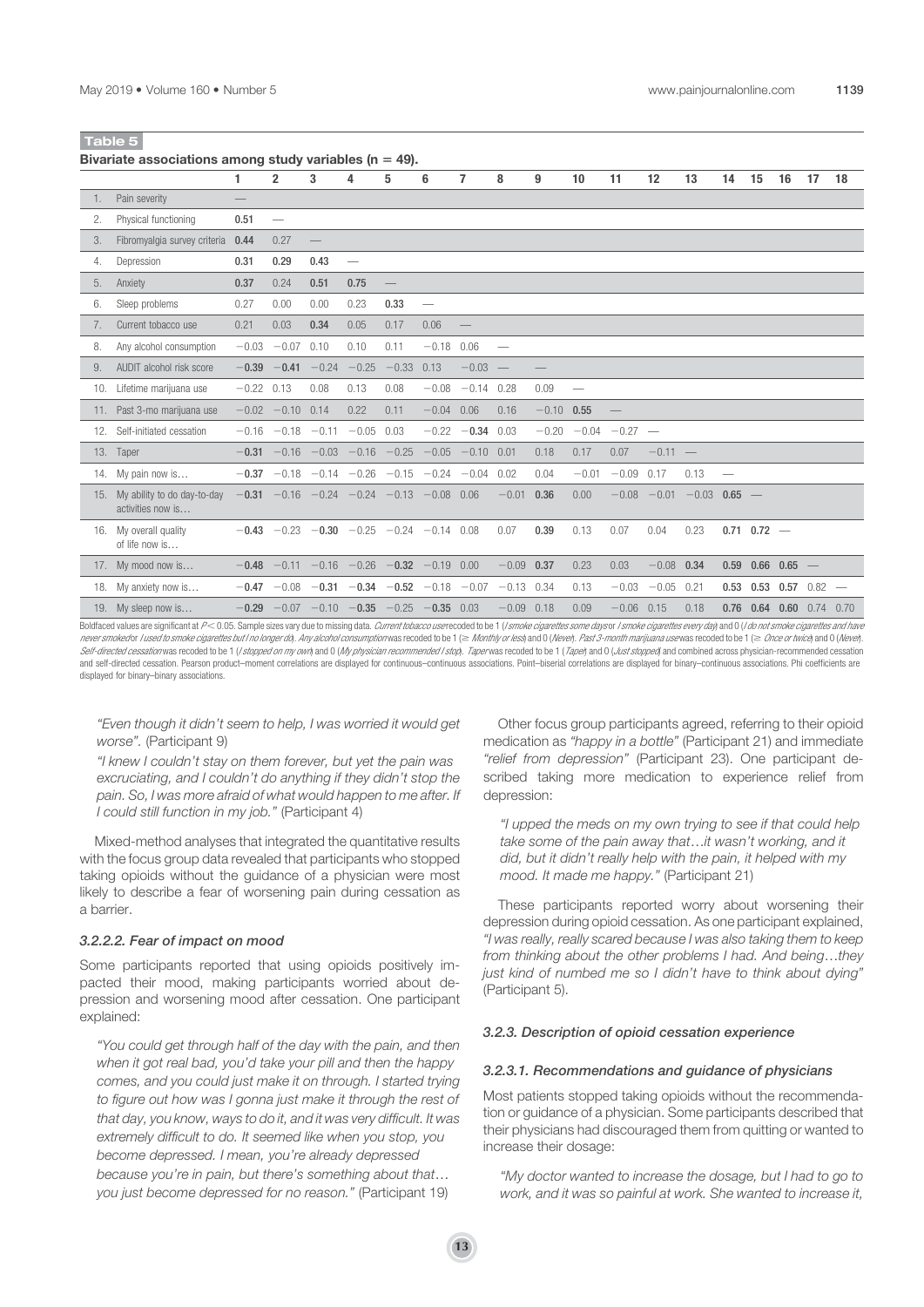Summary of themes and subthemes from focus groups.

| <b>Theme</b>                                                              | <b>Subtheme</b>                                                                                                                                 |
|---------------------------------------------------------------------------|-------------------------------------------------------------------------------------------------------------------------------------------------|
| Factors that influenced motivation to stop<br>opioids                     | Ineffective pain management<br>Negative impact on functioning and quality of life<br>Fear of addiction<br>Stigma                                |
| Barriers to opioid cessation                                              | Fear of worsening pain<br>Fear of impact on mood                                                                                                |
| Description of opioid cessation experience                                | Self-initiated cessation was common<br>Increased pain during cessation<br>Experienced withdrawal symptoms                                       |
| Pain severity, functioning, and quality of life after<br>opioid cessation | Improvements in pain, function, and quality of life<br>were common but not universal<br>Importance of alternative pain management<br>strategies |

but at that point, you know, when you start increasing and increasing. No, no, no, no, no. I just got irritated and just quit." (Participant 19)

Among those who had been recommended to stop opioid use, several had quit in preparation for a surgery or procedure or due to another medical condition (eg, "I had stopped because I had liver issues, and they just asked me to stop for that reason. Everything came back okay with that…with the liver so, but I don't want to go back on them"[Participant 20]) or because the provider spoke with them about opioids being ineffective (eg, "He said if it's not doing any good, why take it?" [Participant 11]). Several participants described being "coached" or "supported" through quitting. For example, 2 participants described their experiences:

"I was the one that brought it up to my physician, and he was very supportive, and so we're trying another medication that is non-opioid." (Participant 18)

"Well, he told me to contact him on email if I had any problems so he could slow down the taper or if I was fine maybe he could get me off it quicker, but I was always in contact with him." (Participant 2)

Some of the participants who received guidance from a physician had received information from a pain specialist, not the prescribing physician. For example:

"The doctor who "took me off" or not forced me to come off of them but really was coaching me to come off them was not the doctor who prescribed them. It was a different doctor, and it was…it was part of that pressure of saying that these really aren't good for you to be on and you need to get off them, but it was not the doctor that originally prescribed the medication in the first place." (Participant 6)

"I first saw him for my neck, and he asked me at that time what I had been taking, and at that time I was still, you know, taking Vicodin and oxycodone, and he suggested…he said it doesn't work anyway, does it? And I said no. And so he put me on medications that help with nerve pain." (Participant 13)

# 3.2.3.2. Pain during opioid cessation

Many participants experienced worsening pain symptoms, as they tapered their opioid use:

"My pain was much worse because they really did work for me pain wise." (Participant 22)

"I was learning about opioids, and I didn't really want to take them, but every time, like after…between 5 and 6 hours after I took them, I would start to feel really painful. I would start to feel this body pain. I always had to make sure that pill was somewhere so that I didn't have to experience that, you know, traumatic pain." (Participant 10)

Not being able to find an effective treatment often meant spending more time trying procedures, surgeries, or other medications. For example, "The pain has gotten worse and the fact that I've had to see more specialists and had to talk about more surgeries and more injections, and the injections didn't really help me heal" (Participant 12). Worsening pain and ineffective alternatives also had an impact on mood for some.

"I think what happened to me wasn't a positive effect, it was a negative effect, was that my depression increased because at first I thought this is the way I'm gonna have to live the rest of my life. There's nothing else that will work." (Participant 13) "I arrived at opioids after having taken a lot of other pain management medications before I got them, and so when this physician took me off opioids, they put me back on a medication that was similar to one of the medications I was on previously, and I had no confidence and have no confidence that it's going to manage my pain as effectively as the opioids. It wasn't like I just started taking opioids." (Participant 6)

#### 3.2.3.3. Withdrawal symptoms

Some participants experienced withdrawal symptoms that made quitting difficult to manage:

"I [had withdrawal] even though I tapered. Probably because I'd been taking it for so long and so much. It's like skin crawling. Leg cramps, can't stop moving them, and it lasted a long time. I ended up with anxiety attacks, still have them. I have to take medications for it" (Participant 21).

"It was really intense. I mean, that was the first time I felt like a drug addict because it was really, really hard… I was just like kicking at my bed and I had all this physical energy that couldn't go anywhere" (Participant 22).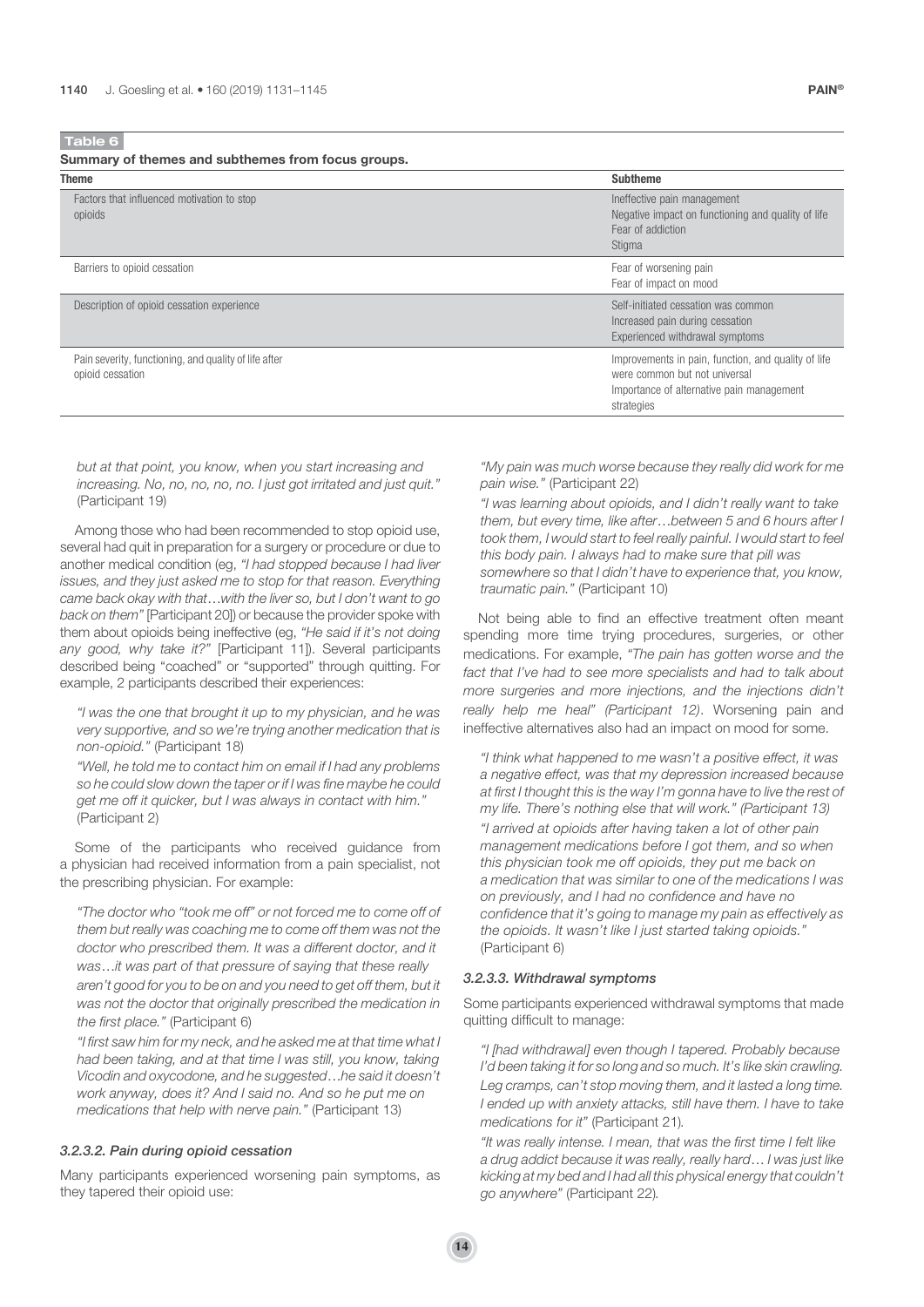Joint display of quantitative and qualitative findings of experiences after opioid cessation.

| <b>Quantitative measure</b>                                                                                | N(%)     | <b>Representative quote</b>                                                                                                                                                                                                                                                                      |
|------------------------------------------------------------------------------------------------------------|----------|--------------------------------------------------------------------------------------------------------------------------------------------------------------------------------------------------------------------------------------------------------------------------------------------------|
| Pain after opioid cessation                                                                                |          |                                                                                                                                                                                                                                                                                                  |
| My pain has improved or stayed the same                                                                    | 26(53.1) | My pain has gotten a lot better. There is still some,<br>but it's something I can manage without having to<br>take something. (Participant 5)<br>I don't feel any less pain. I didn't feel any relief when<br>I was on it. I haven't felt a whole lot of relief being off<br>it (Participant 18) |
| My pain has worsened                                                                                       | 23(46.9) | I definitely felt as though (the opioids) had lost their<br>effectiveness, but I do think that they are still better<br>than, even being less effective, I think they're still<br>better than what I'm on now (Participant 6).                                                                   |
| Functioning after opioid cessation<br>My ability to do daily activities has improved<br>or stayed the same | 30(61.2) | I can drive. (laughter) I would not drive while onso<br>physical aspects like that. I didn't feel safe getting in<br>the car and driving. I mean, nobody told me not to,<br>but I didn't want to drive like that. (Participant 5)                                                                |
| My ability to do daily activities has worsened                                                             | 19(38.8) | I don't sleep. (Participant 19)                                                                                                                                                                                                                                                                  |
| Quality of life after opioid cessation                                                                     |          |                                                                                                                                                                                                                                                                                                  |
| My quality of life has improved or stayed the<br>same                                                      | 32(65.3) | I kind of like stayed to myself a lot [before], but after<br>changing a lot of things, I became more sociable. A<br>lot of things changed. I interacted a lot more with my<br>family, went out a lot more. (Participant 3)                                                                       |
| My quality of life has worsened                                                                            | 17(34.7) | I was happier while I was on it and then not as happy<br>when I wasn't on it. (Participant 22)                                                                                                                                                                                                   |

When integrated with the quantitative results, all participants in the focus groups who discussed experiencing withdrawal symptoms during cessation indicated they stopped taking opioids on their own, without the guidance of a physician. Participants reported not knowing what to expect while quitting or not knowing that they should taper to reduce withdrawal symptoms.

"I kind of just went on my own and just when my prescription ended I just stopped taking it. And I'd been taking it for a year, and I was taking 1 pill a night, so it wasn't like I was taking a ton of medication, but still, I had a pretty crazy night the first night that I stopped taking it. So, I think that if my doctor would have been helpful with some advice about tapering, that would have made it a lot easier." (Participant 22)

"I didn't have any fears, but when I stopped I had like 3 days of cold sweats, hot sweats, stuff like that. It was a pretty coming down thing. But you know, you got through it, but you just don't know that you're gonna have that stuff happening." (Participant 15)

#### 3.2.4. Perceptions of pain severity, functioning, and quality of life after opioid cessation

#### 3.2.4.1. Current pain management

See Table 7 for a joint display of quantitative and qualitative findings of experiences after stopping opioids. After stopping opioid use, current pain, functioning, and quality of life were variable. Because opioids were ineffective in relieving pain for many participants, some described that their current pain was the same or better after stopping opioid use (eg, "It blew my mind when I realized I didn't have the pain I had before when I was on opioids" [Participant 10]). Some participants had identified treatments that were more effective (eg, "One of my best painkillers is moderation, you have to know when to sit" [Participant 14]), whereas others are no longer dealing with pain:

"I felt no pain. It was unbelievable. I was like, this is…this is crazy. To this day, I don't have the pain I had. I have neck pain, shoulder pain, but I don't have that pain that was all over my body, that malaise, you know, that you feel? So, you know, I'm just really, really surprised. So, you know, I'm thinking maybe I was going through withdrawal, and that was causing it. I don't know what it is, but man do I feel better." (Participant 10)

Consistent with the quantitative results, some of the focus group participants are currently experiencing worse pain than when they were using opioids.

"As stigmatized as opioids can be, they're very effective. That just the way I would say it. I have not found, in working through a lot of different other non-narcotic medication, I have not found anything that's been as effective at assisting the pain as an opioid." (Participant 6)

He continued to explain that opioids give immediate relief, whereas alternative treatments often have a delayed effectiveness:

"Opioids work quickly where a lot of the other medications that I'm on, Cymbalta and various other ones that I've tried, you have to take them for a very long period of time before they become effective. It's frustrating knowing that I'm gonna be, you know, I'm gonna be back at my old pain level for at least, you know, 30 to 45 days before this other one may or may not work, and then we get to 45 days, and we evaluate it, and then we go okay, nope, that doesn't work, so let's try this other one, and again, it's that 30 to 45 a day. The opioids work and work very quickly." (Participant 6)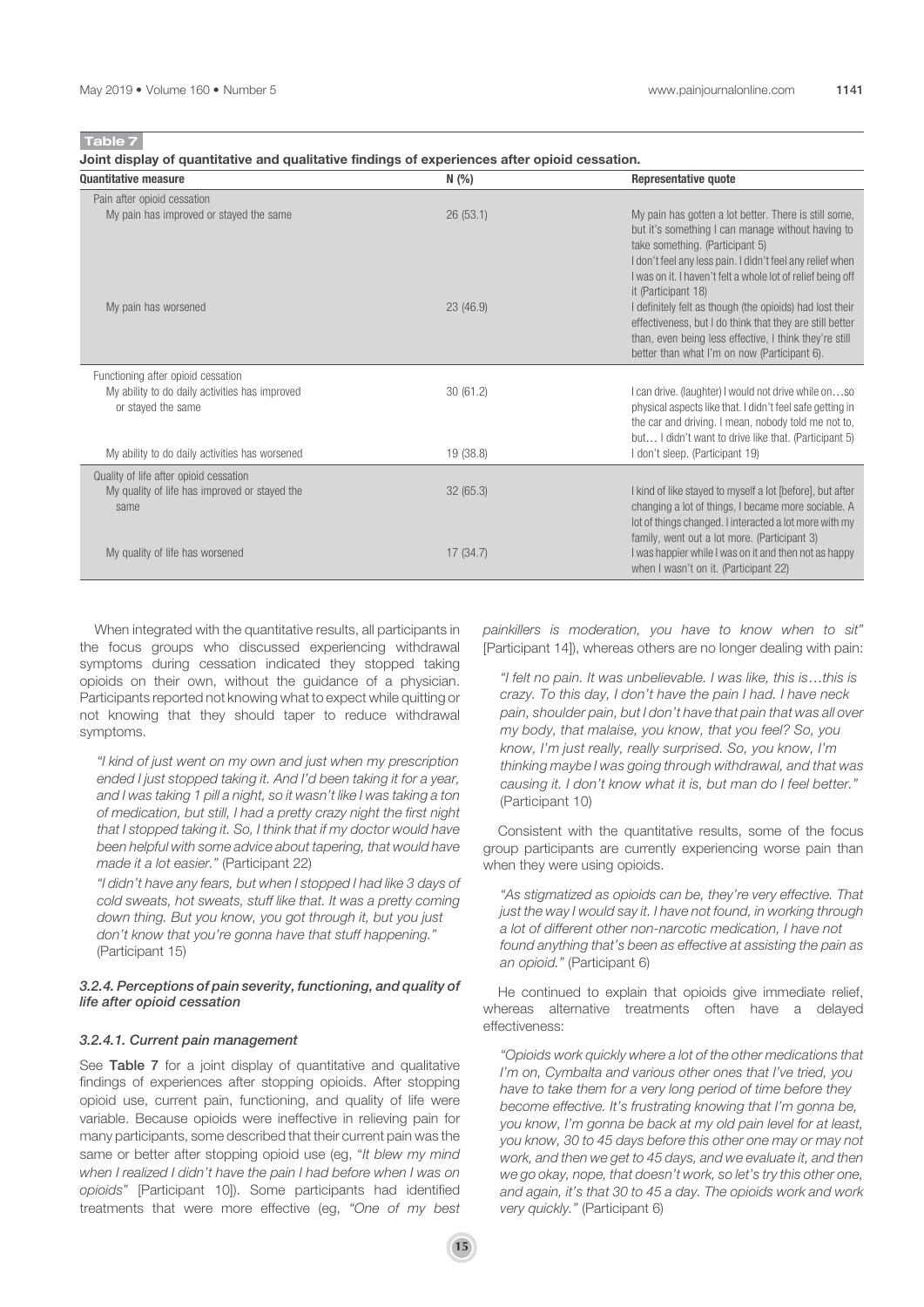Furthermore, participants who reported that they quit taking opioids without the guidance of their physician in the quantitative data also frequently described in the focus groups that alternative treatments were not working or that there were no viable alternatives available.

Several participants reported a desire to start taking opioids again because they effectively managed pain. When asked if they would want to leave the clinic at this point in time with an opioid prescription, about half of participants agreed. In the first focus group, we asked "Let's say you could walk out of here with an opioid prescription, how many of you would want to go back on opioids?" Participants from the first focus group explained their reasoning for wanting to resume opioids:

"I believe an opioid works. I know they work. To get the pain to stop, I know they work." (Participant 6)

"To get the pain to stop." (Participant 1)

Participants who stated they did not want another opioid prescription either had found an alternative that worked for pain relief ("I finally found something that was effective," Participant 4) or were unwilling to risk opioid use ("I'm still in pain, but I guess I just have to deal with it until we figure out something. I don't think it's a good choice for me," Participant 3).

# 3.2.4.2. Current functioning and quality of life

Consistent with the survey results, the majority of focus group participants reported that their functioning and quality of life stayed the same or improved after opioid cessation. Improvements included "being more present and involved" (Participant 9) and "being more in control" (Participant 8). For individuals who had experienced problems in sleeping or cognitive difficulty while taking opioids, functioning often improved. Similar results were described among participants who quit opioids because of the negative impact on their mood. One participant explained: "I wasn't so mean, pissed off at the world [after stopping], you know?" (Participant 20).

Many participants described being able to spend more time being active, engaging with friends and family, and being able to work.

"I was missing out going places with my daughter and my grandson. I only have 1 grandson, 1 grandchild, you know, and they would go out, you know, and do things. And I'd be like, 'I can't, I can't today. My neck is hurting so bad. I just gotta lay down.' There were a lot of things that I missed, and there were a lot of things that I did go to when I was in pain anyway. And now I haven't missed a football game, I haven't missed a basketball game, you know, anything. They want to go somewhere and do something, I go." (Participant 17)

A smaller group of participants described feeling increased pain and poorer functioning after quitting opioids (eg, "I'm in a lot of pain" (Participant 2)). Participants who were still experiencing the same or increased pain discussed feeling frustrated or disappointed that they still had not found an effective treatment. Two patients described this experience:

"You don't know what's gonna happen, what's gonna stop this pain. Where do I turn to? And yeah, that's stress. That's a lot of stress because the pain's still there. You're taking the pills, and the pain is still there, and you stop taking the pills, and the pain is still there. And so, it's just a vicious circle, and it's very stressful, very stressful." (Participant 17)

"I'd been on, you know, those pain meds for so long. It's just like, what's next?" (Participant 21)

# 4. Discussion

Chronic pain affects over 100 million people in the United States, and as the pendulum swings from pain control to drug control, we must ensure the response to the opioid epidemic does not cause harm.<sup>34</sup> This mixed-method study provides novel information about opioid cessation from the perspective of individuals with chronic pain who have successfully stopped taking opioids. Several important themes emerged from the focus groups and were supported by the quantitative data.

# 4.1. Motivators and barriers to opioid cessation

Participants described several reasons for wanting to stop opioids, including lack of efficacy, negative impact on quality of life, and concerns about addiction. In addition, participants wished they had known about the risks associated with long-term opioid use before starting. Major barriers to cessation were concerns about pain not being well managed and impact of cessation on mood. These findings are consistent with barriers identified by current opioid users from Frank et al.'s<sup>20</sup> qualitative study. Increasing motivation and decreasing barriers is critical for intervention development. $2,17$  This study offers a roadmap for targeting motivation by providing patients with information about the risks of long-term opioid use, including loss of efficacy over time and risk of addiction. As patients are presented with the rationale for stopping opioids, addressing concerns about the impact of cessation on mood will also be critical in allaying barriers. Some patients may be using opioids to self-medicate for depression.<sup>40</sup> Thus, for patients with comorbid mental health diagnoses, opioid cessation will pose unique challenges, unless psychiatric issues are targeted as part of the cessation process.

# 4.2. Pain, functioning, and quality of life after opioid cessation

When it comes to pain, functioning, and quality of life after opioid cessation, impact is not uniform: some are better off opioids, some stay the same, and some are worse. For instance, half of former opioid users reported their pain remained unchanged or improved after stopping opioids. However, the other half reported worse pain since stopping opioids. Similarly, about one-third reported their ability to perform day-to-day activities was worse since stopping opioids. What factors may lead some patients to do well after opioid cessation and some to do worse? Current pain severity was negatively associated with all postcessation outcomes, suggesting that persistent pain after cessation is a key modifiable risk factor. One possibility is that some patients who report worse pain and functioning after cessation were deriving benefit from opioids. If the benefits (eg, pain relief) outweighed the risks, perhaps a subset of patients should not stop taking opioids. Another important consideration is whether patients have found an effective treatment alternative to opioids. If patients lack alternatives to pain management, many will have persistent pain after cessation, even those not deriving clinically meaningful benefits from opioids. Finally, emotional factors may influence cessation outcomes. Current depression and anxiety were not significantly associated with lower scores for pain, functioning, and quality of life after stopping opioids. Yet, correlations suggest a small to moderate negative association between these variables, and the analyses were likely underpowered for small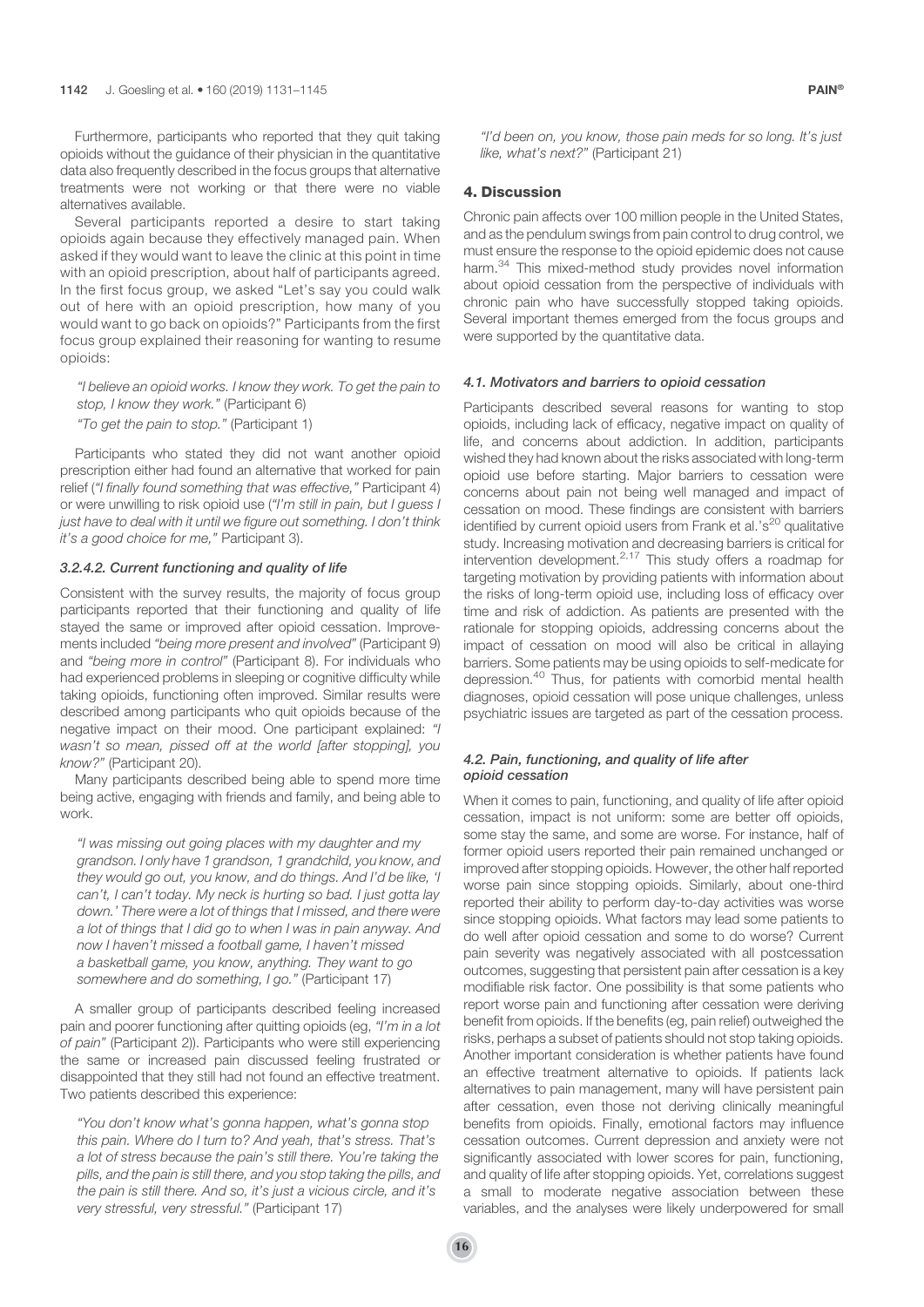effects. Also, lower scores on changes in mood and anxiety since stopping opioids were associated with lower scores on pain outcomes. Although these data are correlational, we can hypothesize that patients using opioids to self-medicate mood may experience a worsening in mood symptoms after cessation, which in turn could impact pain outcomes after cessation due to the bidirectional nature of pain and psychological distress.

# 4.3. Clinical implications

Providers should regularly reevaluate opioids with patients. However, a significant challenge is how to identify patients to taper. The CDC guidelines state that opioids should be tapered when risks outweigh benefits, but how to determine this ratio is not clear.<sup>16</sup> Another challenge is how to initiate a conversation (ie, cue to action) about opioid cessation with patients they have determined could benefit from cessation. Importantly, a critical issue from the focus groups was being treated like an addict and the stigma associated with opioids. If patients come away feeling like they are seen as addicts, this "cue to action" is unlikely to be successful. Physician-initiated conversations about opioid cessation will impact the patient's motivation to consider stopping opioids. Providers thus require tools to help them engage patients around the topic of cessation.

Unfortunately, there are limited data to guide provider and patient decision-making when it comes to opioid cessation. Some patients may benefit from a physician-assisted taper, whereas others may be able to stop without any assistance. Interestingly, most (75%) former opioid users in this study stopped on their own. On one hand, this suggests that patients are able to stop opioids without the help of a physician, and we found no association between stopping on one's own and cessation outcomes. On the other hand, there are likely benefits to working with physicians to reduce opioids. Such benefits may include access to nonopioid medications, assistance with tapering, and general encouragement from the provider. Several unique themes emerged from the focus groups among those who stopped on their own, including fear of unmanaged pain, withdrawal symptoms during cessation, and no alternatives for managing pain. When opioids were stopped without direction from a physician, only 37% reported tapering (compared with 50% working with physicians). Tapering was associated with lower pain severity and higher scores on changes in mood after cessation, indicating greater improvement. Although definitive statements cannot be made, these results highlight potential benefits of working with a physician as well as tapering. Larger studies designed to test hypotheses about tapering and the role of physicians in supporting cessation are needed.

Participants in this study who indicated a likelihood of resuming opioids in the next year were more likely to report worsen pain after cessation. This drives home the point that insufficient pain management puts patients at risk of resuming opioids. To address this, opioid cessation interventions should include alternative pain management strategies in conjunction with opioid tapering. Alternatives such as nonopioid pharmacotherapy and evidence-based psychotherapy interventions such as cognitive behavioral therapy and acceptance and commitment therapy for pain may prove especially important in helping patients successfully transition off opioid medications.18,37,39

Finally, 30.7% of former opioid users report current cigarette smoking, which is higher than the general population but comparable to smoking rates in patients with chronic pain.<sup>21,22</sup> Somewhat surprising was the high rate of cannabis use, with 31.3% reporting past 3-month use and 12.2% reporting daily or almost daily use. Observational studies suggest patients report using cannabis as a substitute for opioids, $3$  and so patients here may be using cannabis as a replacement for opioids. Another possibility is that the high rate of cigarette smoking and cannabis use reflects a reliance on addictive substances to cope with pain and mood. We found that current marijuana use was negatively associated with some likelihood of resuming opioids in the next year, corroborating the former hypothesis that marijuana may be used as an opioid replacement.

# 4.4. Strengths and limitations

The use of a mixed-method study design is a strength of this study, allowing us to compare participant scores using validated scales with details of participant experiences and beliefs. Use of mixed-method research is increasingly recognized as necessary to understand both the breadth and depth of complex phenomena.12,14,28 Themes from the qualitative focus groups confirmed several quantitative findings that can be tested in a larger, generalizable sample in future research.

This study also has several limitations. Patients were recruited from an outpatient pain center and a fibromyalgia workshop, suggesting these patients may have more long-standing and complex pain conditions. In addition, the majority of patients stopped on their own, so perhaps they were deriving less benefit or experiencing more side effects than patients who stopped after a recommendation from a provider. Another limitation is that these patients were required to have stopped taking opioids, making these findings not necessarily representative of patients who lower their opioid dosage but do not stop opioids. Finally, participants self-selected to participate. Therefore, the findings may not be generalizable to all former opioid users.

#### 4.5. Conclusions and future directions

As awareness grows about the risks of opioid overprescribing, the need remains to develop and deliver treatments that effectively address pain and improve functioning in those with chronic pain while minimizing the individual and societal burden associated with opioids. Opioid cessation may be the best clinical path forward for many patients; however, as providers increasingly recommend stopping opioids, it is important to consider the patient's experience. In this study, half of former opioid users reported their pain as better or the same after stopping opioids. However, this is not the case for all former opioid users, as 46.9% reported their pain was worse since stopping opioids. Importantly, current pain severity was associated with intention to resume opioids within the next year, suggesting poor pain management is a risk factor for returning to opioid therapy. Based on feedback from former opioid users, novel opioid cessation interventions must include individualized cessation messages that address barriers and pharmacological and nonpharmacological alternatives for pain management.

# Conflict of interest statement

Dr D.J. Clauw has received consulting fees from Pfizer, Cerephex, Tonix, Abbott, Aptinyx, Daiichi Sankyo, Samumed, Zynerba, Astellas Pharma, Williams & Connolly LLP, Intec Pharma, and Therevance. He has also received research support from Pfizer, Aptinyx, and Cerephex. Dr D.A. Williams serves as a consultant to Community Health Focus Inc. He is also on the Board of Directors of the American Pain Society. Dr C.M. Brummett serves as a consultant to Tonix and Recro Pharma Inc,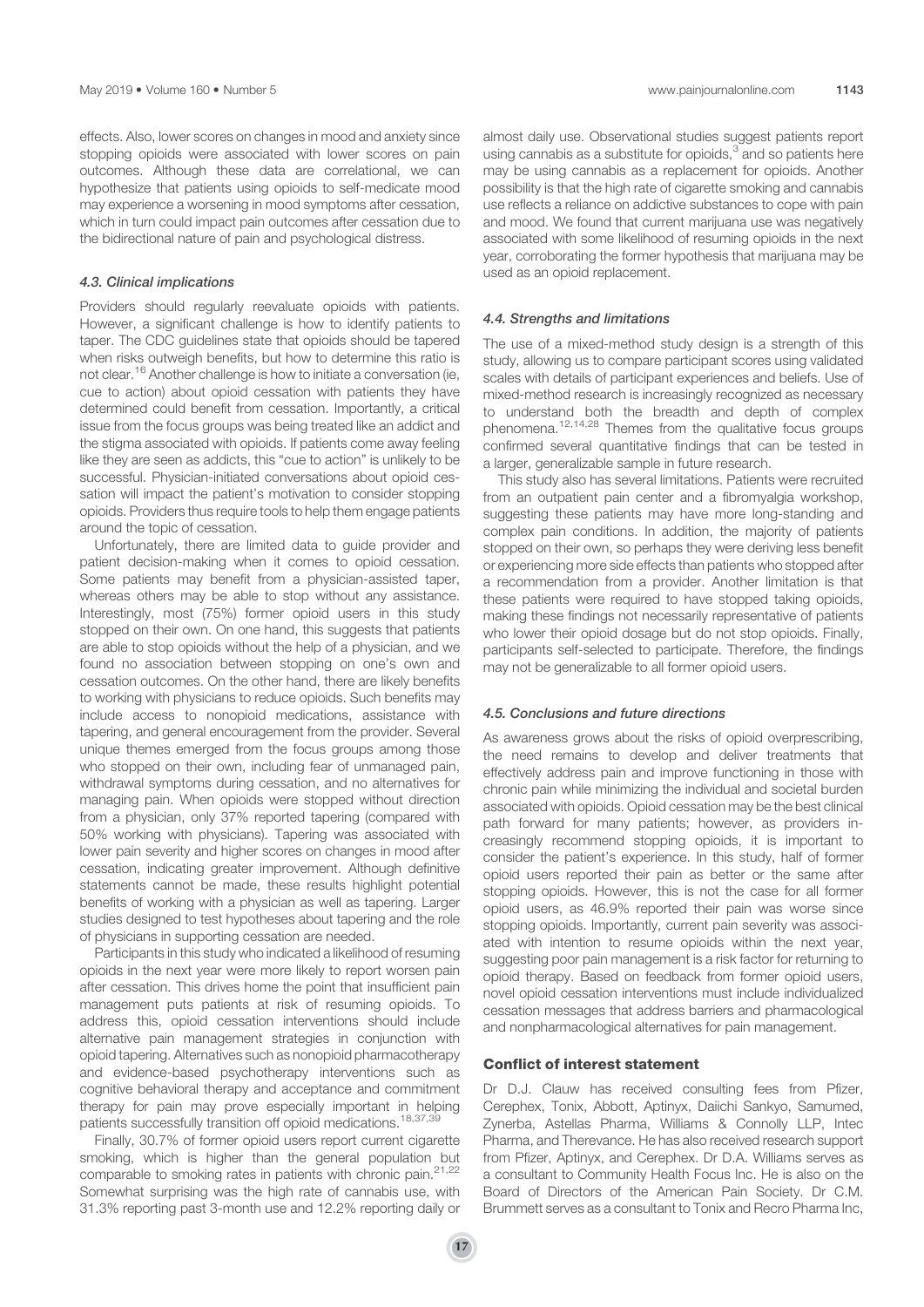receives research funding from the National Institutes of Health and UM Michigan Genomics Initiative, and has a patent for peripheral perineural dexmedetomidine. Dr A.L. Hassett has received research funding from Bristol-Myers (Princeton, NJ) and is a consultant for Lexicon Pharmaceuticals (The Woodlands, TX). The above disclosures are not associated with the content or preparation of this manuscript. The remaining authors (Drs J. Goesling, M. DeJonckheere, and J. Pierce) have no disclosures.

# Acknowledgments

The authors thank the physicians, nurses, and staff of the University of Michigan Health System and the research team at the Back and Pain Center (Department of Anesthesiology) for their assistance in this study.

This study was funded by the grant K23 DA038718-01A1 from the National Institute on Drug Abuse (NIDA). Drs J. Goesling, M. DeJonckheere, and J. Pierce had full access to all the data in the study and take responsibility for the integrity of the data and the accuracy of the data analysis.

# Article history:

Received 23 September 2018 Received in revised form 23 December 2018 Accepted 2 January 2019 Available online 16 January 2019

#### References

- [1] Ali R, Awwad E, Babor TF, Bradley F, Butau T, Farrell M, Formigoni MLOS, Isralowitz R, de Lacerda RB, Marsden J, McRee B, Monteiro M, Pal H, Rubio-Stipec M, Vendetti J, Grp WAW. The alcohol, smoking and substance involvement screening test (ASSIST): development, reliability and feasibility. Addiction 2002;97:1183–94.
- [2] Armitage CJ, Conner M. Social cognition models and health behaviour: a structured review. Psychol Health 2000;15:173–89.
- [3] Boehnke KF, Litinas E, Clauw DJ. Medical cannabis use is associated with decreased opiate medication use in a retrospective cross-sectional survey of patients with chronic pain. J Pain 2016;17:739–44.
- [4] Boudreau D, Von Korff M, Rutter CM, Saunders K, Ray GT, Sullivan MD, Campbell CI, Merrill JO, Silverberg MJ, Banta-Green C, Weisner C. Trends in long-term opioid therapy for chronic non-cancer pain. Pharmacoepidemiol Drug Saf 2009;18:1166–75.
- [5] Brummett CM, Bakshi RR, Goesling J, Leung D, Moser SE, Zollars JW, Williams DA, Clauw DJ, Hassett AL. Preliminary validation of the Michigan Body Map. PAIN 2016;157:1205–12.
- [6] Bush K, Kivlahan DR, McDonell MB, Fihn SD, Bradley KA. The AUDIT alcohol consumption questions (AUDIT-C): an effective brief screening test for problem drinking. Ambulatory Care Quality Improvement Project (ACQUIP). Alcohol Use Disorders Identification Test. Arch Intern Med 1998;158:1789–95.
- [7] Cella D, Riley W, Stone A, Rothrock N, Reeve B, Yount S, Amtmann D, Bode R, Buysse D, Choi S, Cook K, Devellis R, DeWalt D, Fries JF, Gershon R, Hahn EA, Lai JS, Pilkonis P, Revicki D, Rose M, Weinfurt K, Hays R, Group PC. The Patient-Reported Outcomes Measurement Information System (PROMIS) developed and tested its first wave of adult self-reported health outcome item banks: 2005-2008. J Clin Epidemiol 2010;63:1179–94.
- [8] Chaparro LE, Furlan AD, Deshpande A, Mailis-Gagnon A, Atlas S, Turk DC. Opioids compared with placebo or other treatments for chronic low back pain: an update of the Cochrane Review. Spine (Phila Pa 1976) 2014;39:556–63.
- [9] Chou R, Fanciullo GJ, Fine PG, Adler JA, Ballantyne JC, Davies P, Donovan MI, Fishbain DA, Foley KM, Fudin J, Gilson AM, Kelter A, Mauskop A, O'Connor PG, Passik SD, Pasternak GW, Portenoy RK, Rich BA, Roberts RG, Todd KH, Miaskowski C; American Pain Society-American Academy of Pain Medicine Opioids Guidelines Panel. Clinical guidelines for the use of chronic opioid therapy in chronic noncancer pain. J PAIN 2009;10:113–30.
- [10] Cleeland CS, Ryan KM. Pain assessment: global use of the Brief Pain Inventory. Ann Acad Med Singapore 1994;23:129–38.
- [11] Corp I. IBM SPSS statistics for windows, version 24.0. Book IBM SPSS statistics for windows, version 24.0. Thousand Oaks, CA: IBM Corp, 2016.
- [12] Coyle CE, Schulman-Green D, Feder S, Toraman S, Prust ML, Plano Clark VL, Curry L. Federal funding for mixed methods research in the health sciences in the United States: recent trends. J Mixed Methods Res 2016.
- [13] Creswell JW, Plano Clark VL. Designing and conducting mixed methods research. Los Angeles, CA: SAGE Publications, 2011:53–106.
- [14] Creswell JW, Klassen AC, Plano Clark VL, Smith KC. Best practices for mixed methods research in the health sciences. Bethesda: National Institutes of Health, 2011. pp. 2094–103.
- [15] Creswell JW. Research design: qualitative, quantitative, and mixed methods approaches. Thousand Oaks: SAGE Publications, 2014.
- [16] Dowell D, Haegerich TM, Chou R. CDC guideline for prescribing opioids for chronic pain—United States, 2016. MMWR Recomm Rep 2016;65:1–49.
- [17] Dunn C, Deroo L, Rivara FP. The use of brief interventions adapted from motivational interviewing across behavioral domains: a systematic review. Addiction 2001;96:1725–42.
- [18] Ehde DM, Dillworth TM, Turner JA. Cognitive-behavioral therapy for individuals with chronic pain: efficacy, innovations, and directions for research. Am Psychol 2014;69:153–66.
- [19] Eriksen J, Sjogren P, Bruera E, Ekholm O, Rasmussen NK. Critical issues on opioids in chronic non-cancer pain: an epidemiological study. PAIN 2006;125:172–9.
- [20] Frank JW, Levy C, Matlock DD, Calcaterra SL, Mueller SR, Koester S, Binswanger IA. Patients' perspectives on tapering of chronic opioid therapy: a qualitative study. Pain Med 2016;17:1838–47.
- [21] Goesling J, Brummett CM, Hassett AL. Cigarette smoking and pain: depressive symptoms mediate smoking-related pain symptoms. PAIN 2012;153:1749–54.
- [22] Jamison RN, Stetson BA, Parris WCV. The relationship between cigarette-smoking and chronic low-back-pain. Addict behaviors 1991; 16:103–10.
- [23] Kalso E, Edwards JE, Moore RA, McQuay HJ. Opioids in chronic noncancer pain: systematic review of efficacy and safety. PAIN 2004;112: 372–80.
- [24] Krebs EE, Gravely A, Nugent S, Jensen AC, DeRonne B, Goldsmith ES, Kroenke K, Bair MJ, Noorbaloochi S. Effect of opioid vs nonopioid medications on pain-related function in patients with chronic back pain or hip or knee osteoarthritis pain: the SPACE randomized clinical trial. JAMA 2018;319:872–82.
- [25] Krueger RA, Casey MA. Focus groups: a practical guide for applied research. Thousand Oaks: SAGE Publications, Inc, 2000. Available at: https://mmira.wildapricot.org/resources/
- [26] Martell BA, O'Connor PG, Kerns RD, Becker WC, Morales KH, Kosten TR, Fiellin DA. Systematic review: opioid treatment for chronic back pain: prevalence, efficacy, and association with addiction. Ann Intern Med 2007;146:116–27.
- [27] VERBI Software. Online Manual. 2017. Available at: https://www.maxqda.com/ help-max18/welcome.
- [28] Mertens DM, Bazeley P, Bowleg L, Fielding N, Maxwell J, Molina-Azorin JF, Niglas K. The future of mixed methods: A five year projection to 2020. Indianapolis, IN: Mixed methods International Research Association, 2016.
- [29] Noble M, Tregear SJ, Treadwell JR, Schoelles K. Long-term opioid therapy for chronic noncancer pain: a systematic review and metaanalysis of efficacy and safety. J Pain Symptom Manag 2008;35:214–28.
- [30] Papaleontiou M, Henderson CR, Turner BJ, Moore AA, Olkhovskaya Y, Amanfo L, Reid MC. Outcomes associated with opioid use in the treatment of chronic noncancer pain in older adults: a systematic review and meta-analysis. J Am Geriatr Soc 2010;58:1353–69.
- [31] Parsells Kelly J, Cook SF, Kaufman DW, Anderson T, Rosenberg L, Mitchell AA. Prevalence and characteristics of opioid use in the US adult population. PAIN 2008;138:507–13.
- [32] Radloff LS. The CES-D Scale. Appl Psychol Meas 1977;1:385-401.
- [33] Radloff LS. The use of the Center for Epidemiologic Studies Depression Scale in adolescents and young-adults. J youth adolescence 1991;20:149–66.
- [34] Relieving pain in America: a blueprint for transforming prevention, care, education, and research. Mil Med 2016;181:397–9.
- Saunders JB, Aasland OG, Babor TF, de la Fuente JR, Grant M. Development of the alcohol use disorders identification test (AUDIT): WHO collaborative project on early detection of persons with harmful alcohol consumption—II. Addiction 1993;88:791–804.
- [36] Spitzer RL, Kroenke K, Williams JBW, Lowe B. A brief measure for assessing Generalized Anxiety Disorder—the GAD-7. Arch Intern Med 2006;166:1092–7.

**18**